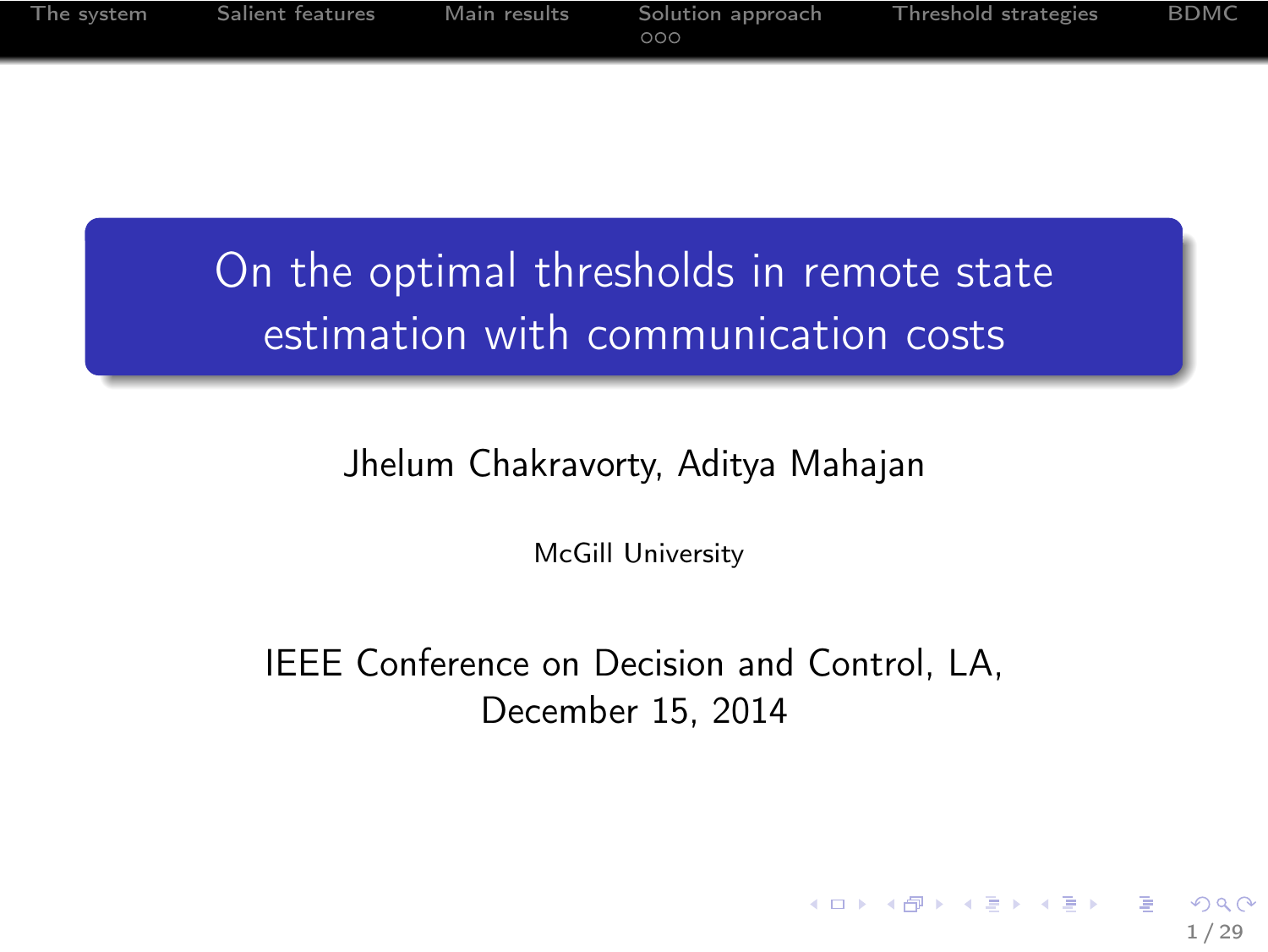| The svstem | Salient features | Main results | Solution approach<br>000 | Threshold strategies | BDMC |
|------------|------------------|--------------|--------------------------|----------------------|------|
| Overview   |                  |              |                          |                      |      |

1 [The remote-state estimation setup](#page-3-0)

- 2 [Salient features](#page-7-0)
- 3 [Main results](#page-11-0)
- 4 [Solution approach](#page-16-0)
	- **•** [Discounted setup](#page-17-0)
	- [Long-term average setup](#page-19-0)
- 5 [Performance of threshold based strategies](#page-22-0)

6 [Example: Symmetric, aperiodic birth-death Markov chain](#page-43-0)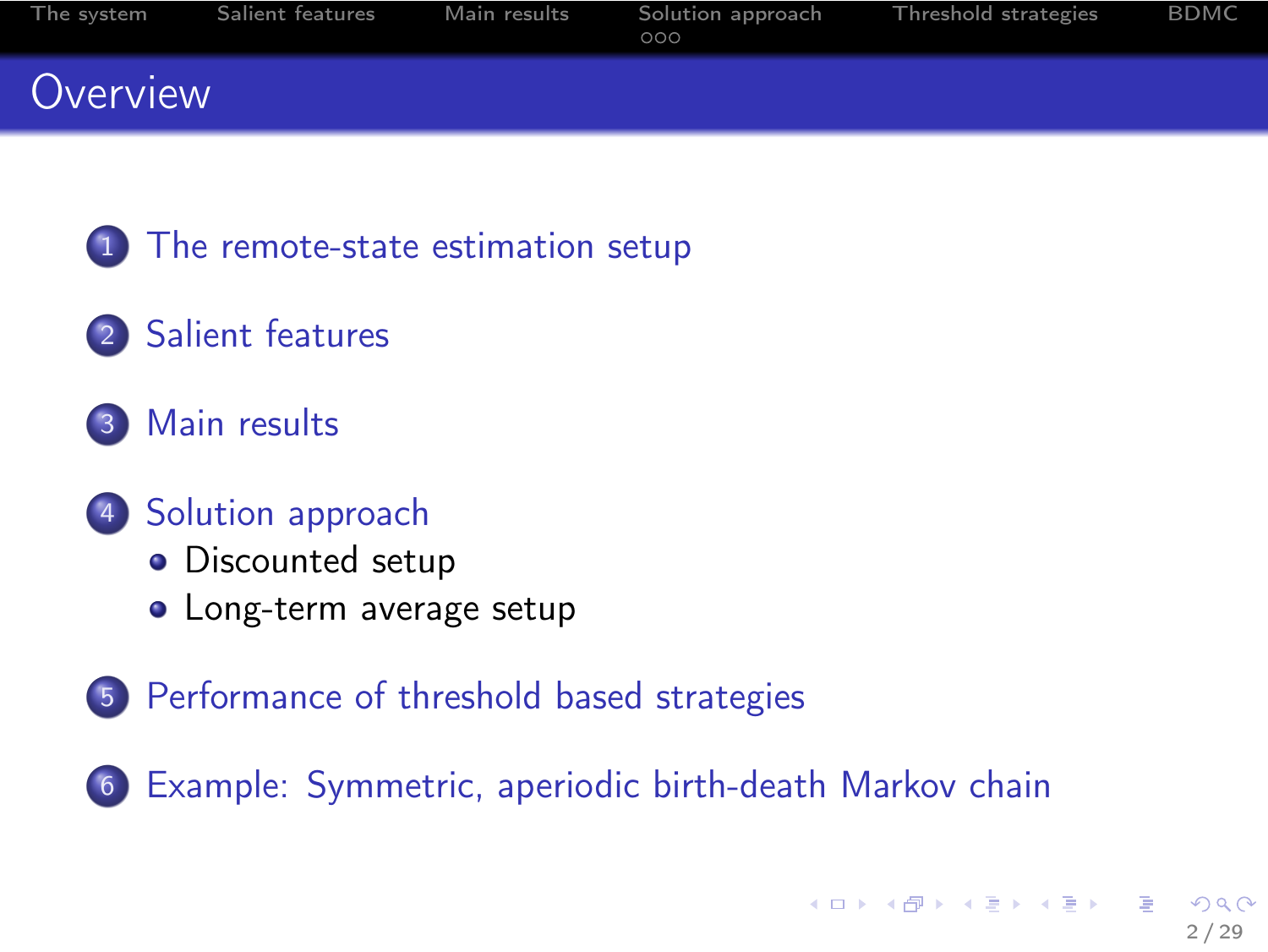| The svstem | Salient features | Main results | Solution approach<br>000 | Threshold strategies | <b>BDMC</b> |
|------------|------------------|--------------|--------------------------|----------------------|-------------|
| Motivation |                  |              |                          |                      |             |

3 / 29

 $209$ 

目

지갑 데 지갑 데 지금 데 지금 데

# Applications

- **•** Smart grid
- **•** Environmental monitoring
- **•** Sensor networks

# Salient features

- Sensing is cheap
- **•** Transmission is expensive
- Size of data-packet is not critical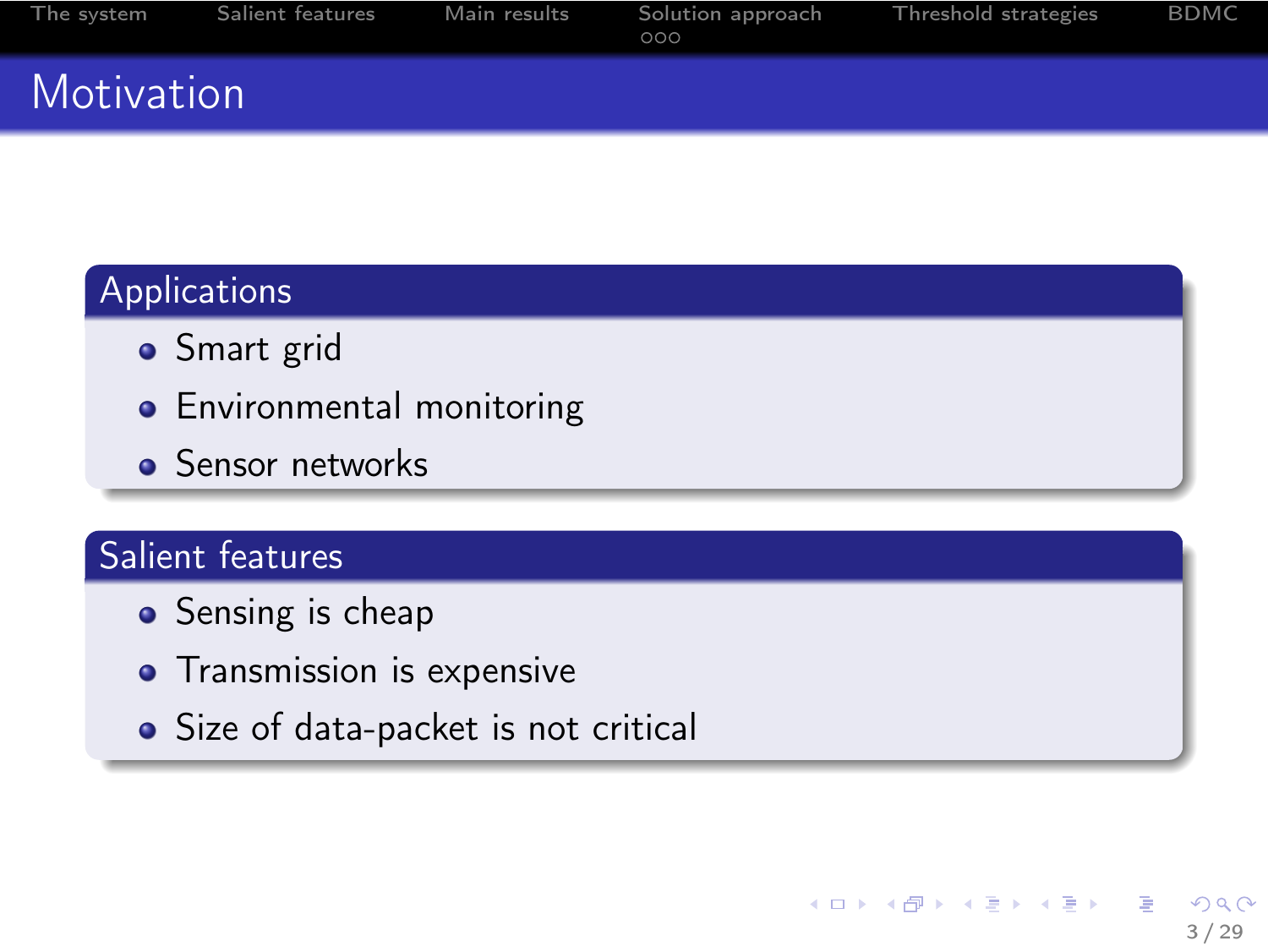**[The system](#page-3-0)** [Salient features](#page-7-0) [Main results](#page-11-0) [Solution approach](#page-16-0) [Threshold strategies](#page-22-0) [BDMC](#page-43-0)<br>000 The remote-state estimation setup



State process  $X_t \in \mathbb{Z}$ Uncontrolled symmetric Markov process. Transmitter  $U_t = f_t(X_{1:t}, U_{1:t-1})$  and  $Y_t =$  $\int X_t$ , if  $U_t = 1$ ;  $\mathfrak{E}$ , if  $U_t = 0$ ,

<span id="page-3-0"></span>Receiver 
$$
\hat{X}_t = g_t(Y_{1:t})
$$

\nDistortion: 
$$
d(X_t - \hat{X}_t),
$$

\n
$$
d(-e) = d(e) \leq d(e+1), e \in \mathbb{Z}_{\geq 0}
$$

Communication Transmission strategy  $f = \{f_t\}_{t=0}^{\infty}$ strategies Estimation strategy  $g = \{g_t\}_{t=0}^\infty$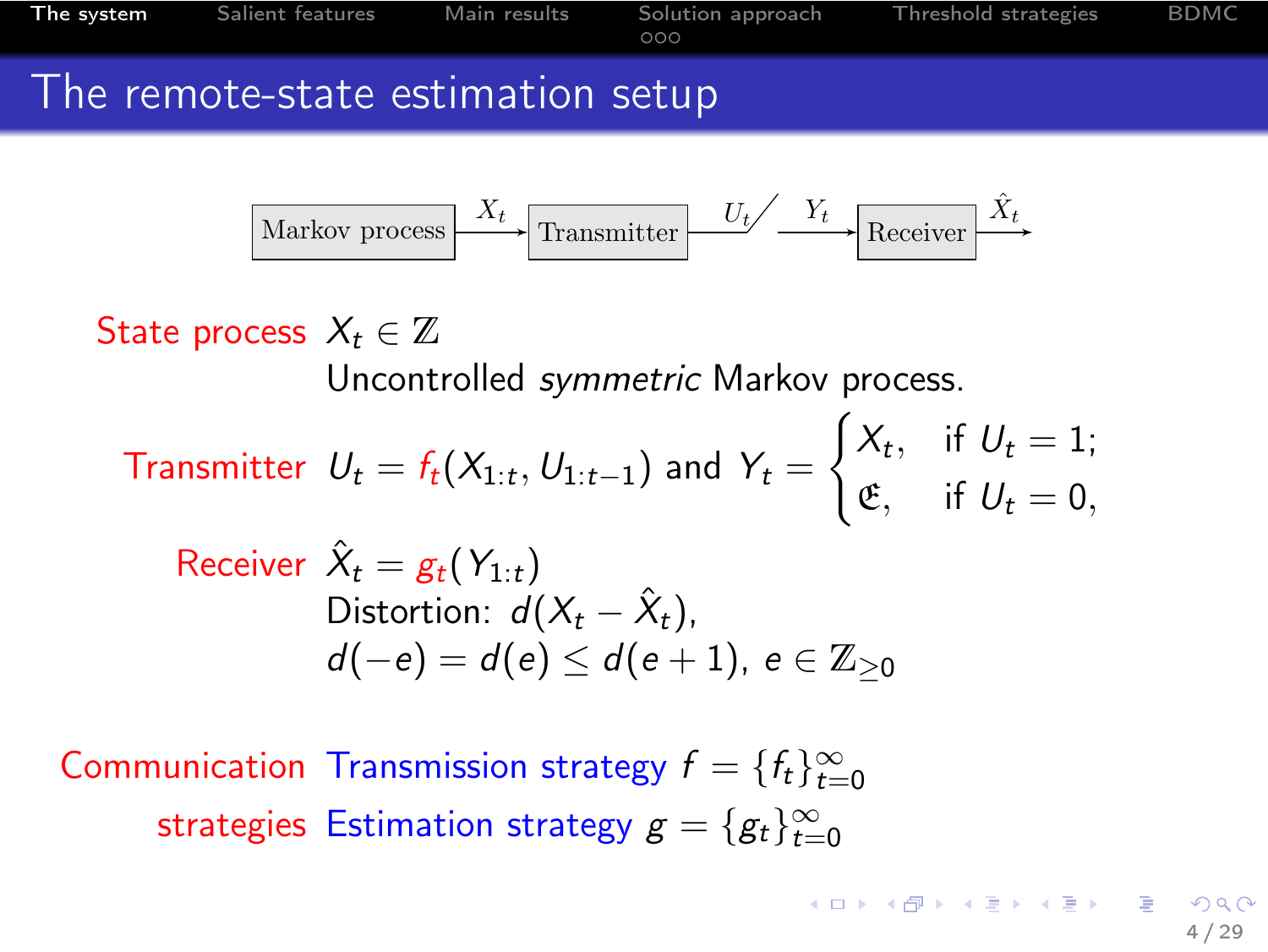

$$
D_{\beta}^{*}(\alpha) \coloneqq D_{\beta}(f^{*}, g^{*}) \coloneqq \inf_{(f,g): N_{\beta}(f,g) \leq \alpha} D_{\beta}(f,g), \quad \beta \in (0,1]
$$

# Minimize expected distortion such that expected number of transmissions is less than  $\alpha$

#### 1. Discounted setup

\n- \n
$$
D_{\beta}(f,g) := (1-\beta)\mathbb{E}^{(f,g)}\Big[\sum_{t=0}^{\infty} \beta^t d(X_t - \hat{X}_t) \Big| X_0 = 0\Big]
$$
\n
\n- \n
$$
N_{\beta}(f,g) := (1-\beta)\mathbb{E}^{(f,g)}\Big[\sum_{t=0}^{\infty} \beta^t U_t \Big| X_0 = 0\Big]
$$
\n
\n

イロメ イ部メ イミメ イモメ  $209$ 5 / 29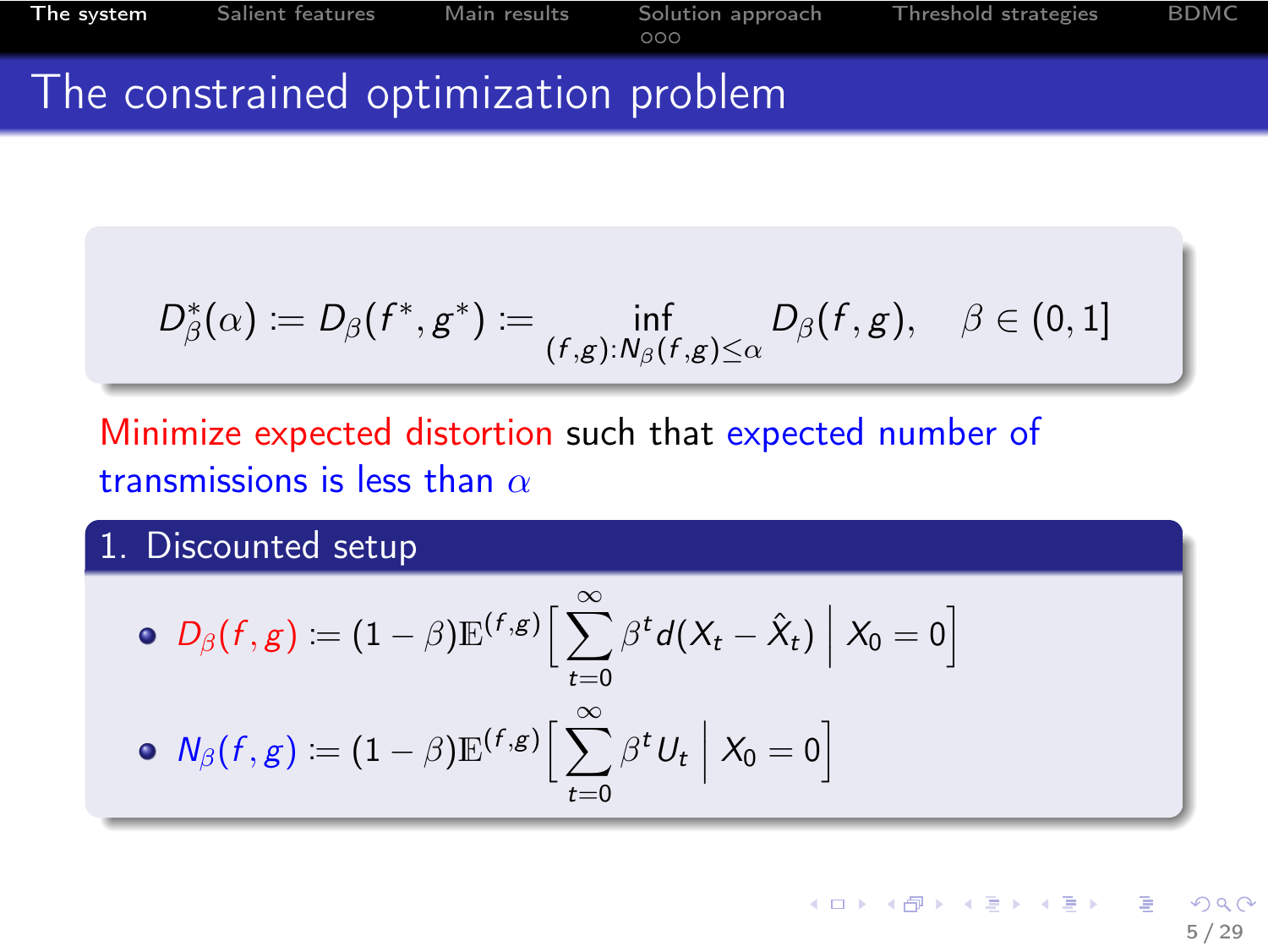

$$
D_{\beta}^{*}(\alpha)\coloneqq D_{\beta}(f^{*},g^{*})\coloneqq \inf_{(f,g):N_{\beta}(f,g)\leq \alpha}D_{\beta}(f,g),\quad \beta\in(0,1]
$$

# Minimize expected distortion such that expected number of transmissions is less than  $\alpha$

2. Long-term average setup

$$
\begin{aligned}\n\bullet \ D_1(f,g) &:= \limsup_{T \to \infty} \frac{1}{T} \mathbb{E}^{(f,g)} \Big[ \sum_{t=0}^{T-1} d(X_t - \hat{X}_t) \Big| \ X_0 = 0 \Big] \\
\bullet \ N_1(f,g) &:= \limsup_{T \to \infty} \frac{1}{T} \mathbb{E}^{(f,g)} \Big[ \sum_{t=0}^{T-1} U_t \Big| \ X_0 = 0 \Big]\n\end{aligned}
$$

**K ロ ト K 御 ト K 澄 ト K 澄 ト**  $\Omega$ 5 / 29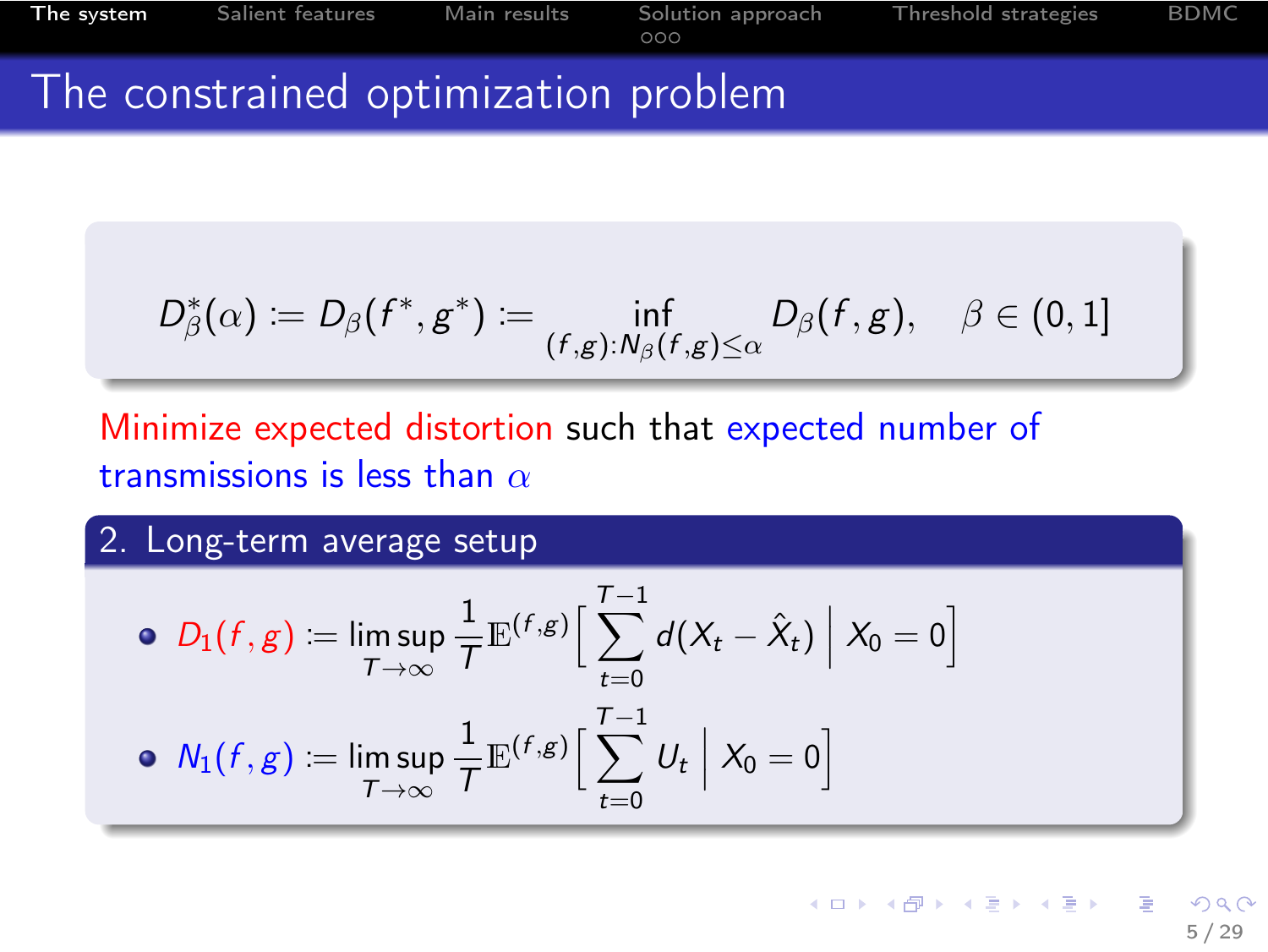| The system | Salient features    | Main results | Solution approach<br>000 | Threshold strategies | <b>BDMC</b> |
|------------|---------------------|--------------|--------------------------|----------------------|-------------|
|            | Literature overview |              |                          |                      |             |

[Imer-Basar 2005 and 2010]

Remote estimation problem with communication a finite number of times.

- [Lipsa-Martins 2009 and 2011], [Molin-Hirche 2009] Remote estimation with communication cost for finite horizon LQG setup.
- [Nayyar-Basar-Teneketzis-Veeravalli 2013]

Remote estimation with communication cost for finite horizon Markov chain setup. Also considered energy harvesting at the transmitter.

A long list of literature on event-driven communication

#### Key differences in our model

- Infinite horizon setup
- **Constrained formulation**

6 / 29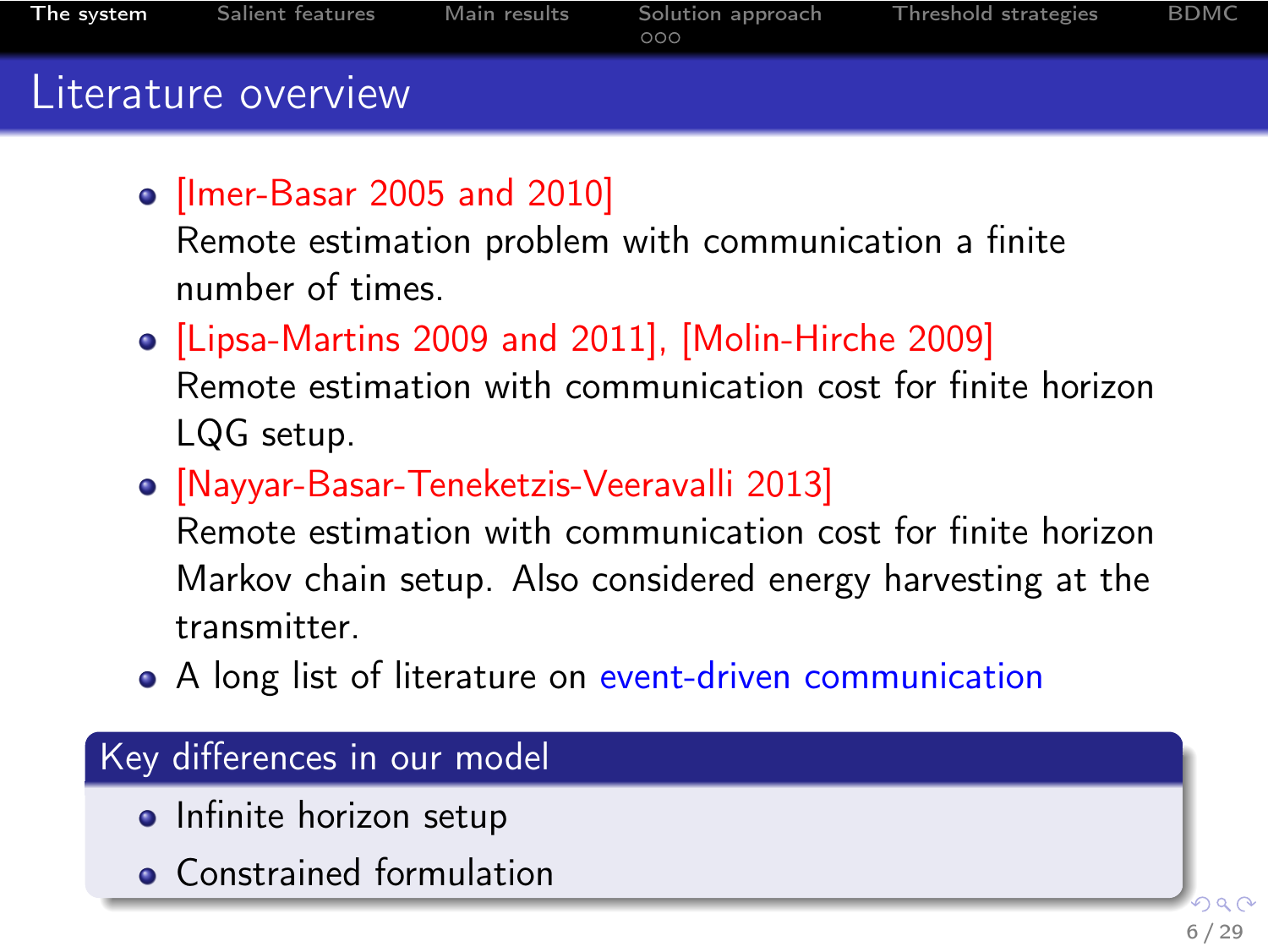| The system       | Salient features | Main results | Solution approach<br>000 | Threshold strategies | BDMC |
|------------------|------------------|--------------|--------------------------|----------------------|------|
| Salient features |                  |              |                          |                      |      |

#### Decentralized control

- Two decision makers the transmitter and the receiver.
- (One-sided) nested information structure: the transmitter knows all the information available to the receiver.
- <span id="page-7-0"></span>• Non-classical information structure.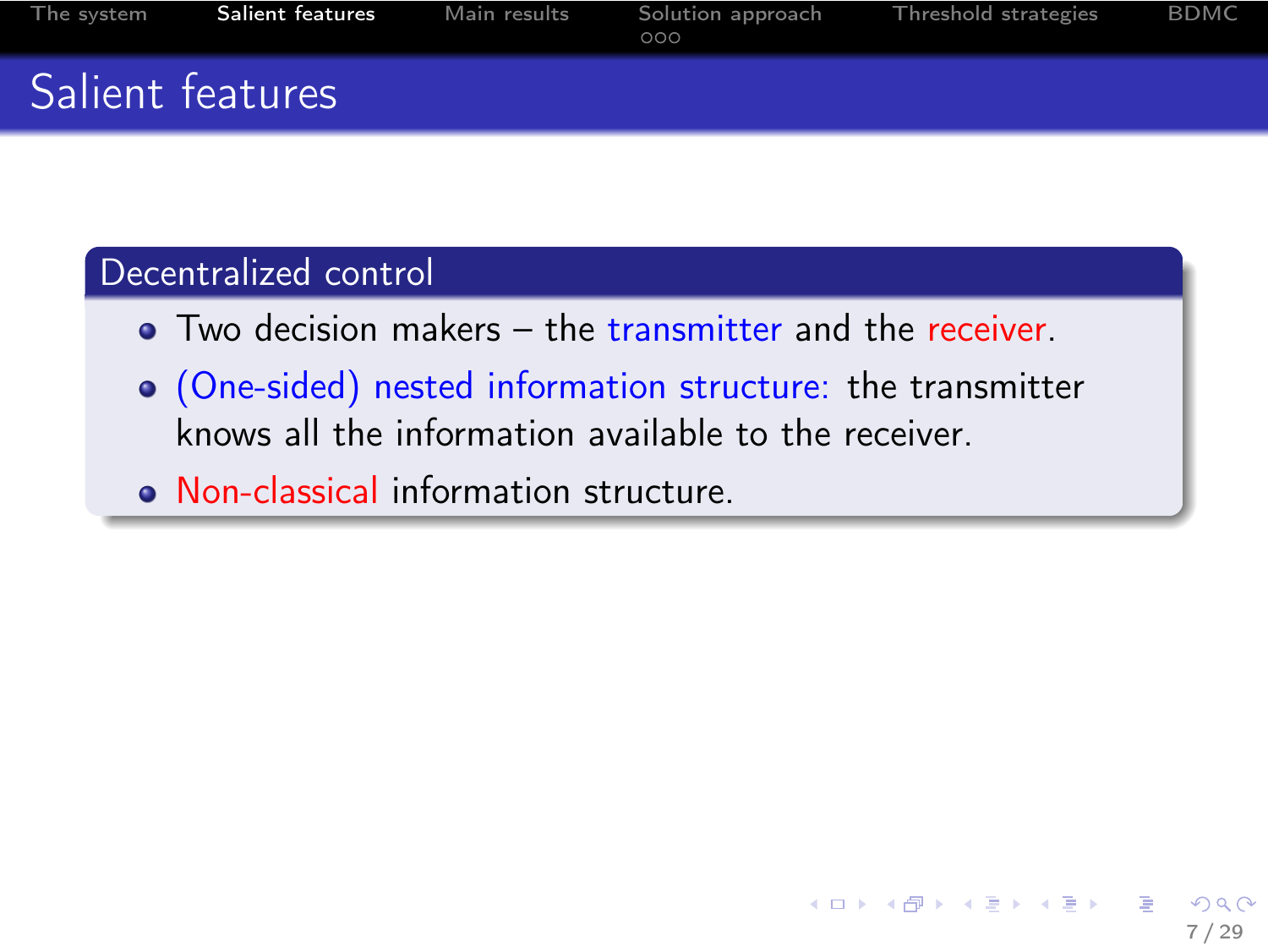| The system       | Salient features | Main results | Solution approach<br>000 | Threshold strategies | <b>BDMC</b> |
|------------------|------------------|--------------|--------------------------|----------------------|-------------|
| Salient features |                  |              |                          |                      |             |

#### Decentralized control

- Two decision makers the transmitter and the receiver.
- (One-sided) nested information structure: the transmitter knows all the information available to the receiver.
- Non-classical information structure.

#### Our contributions

- Identify qualitative properties of optimal strategies
- Identify a dynamic programming decomposition
- Determine optimal strategies in closed form based on the DP.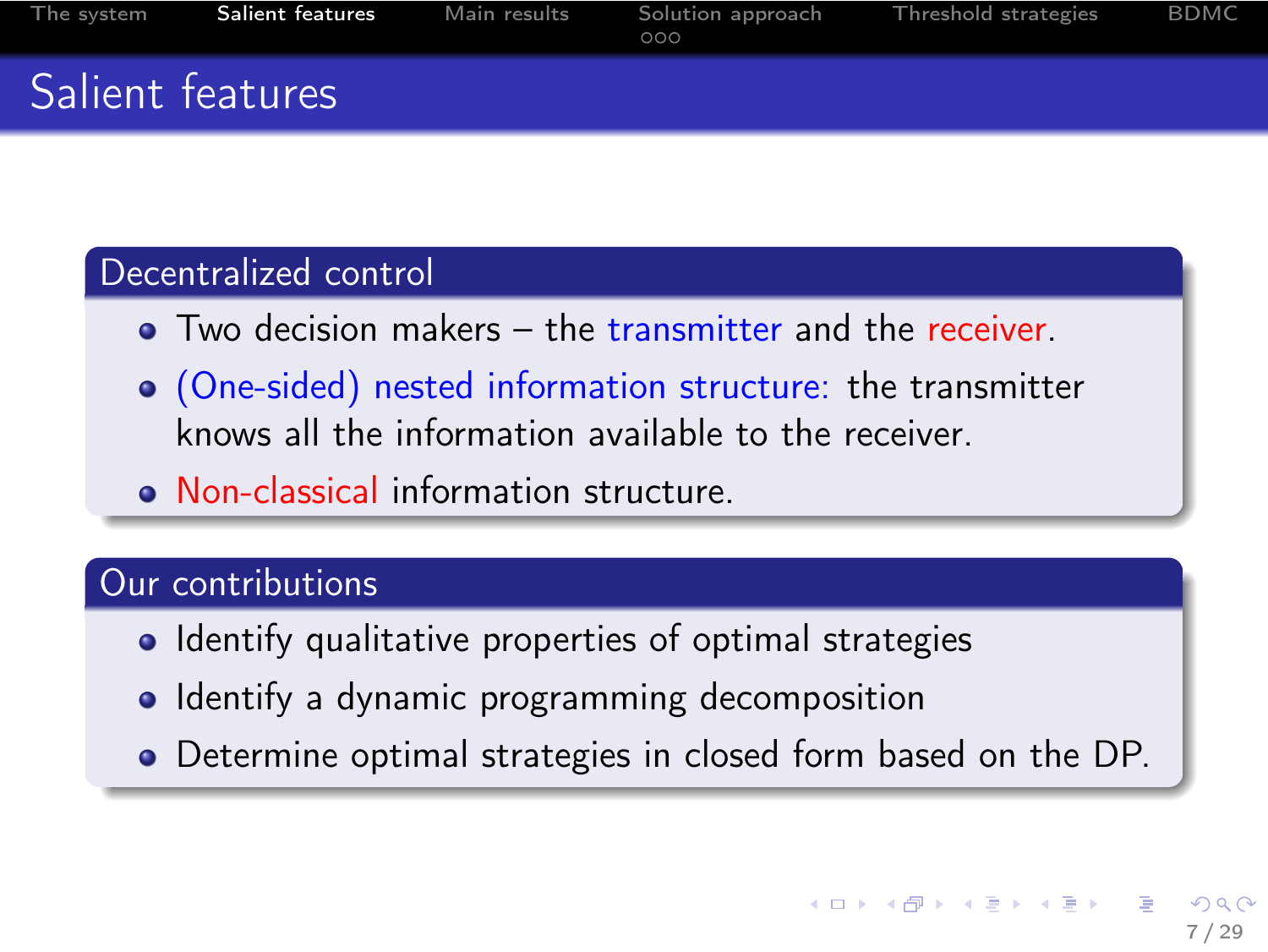| The svstem | Salient features         | Main results | Solution approach<br>000 | Threshold strategies | <b>BDMC</b> |
|------------|--------------------------|--------------|--------------------------|----------------------|-------------|
|            | Assumptions on the model |              |                          |                      |             |

$$
(A_0) X_t \in \mathbb{Z}, X_0 = 0
$$

 $(A_1)$  Toeplitz transition matrix with decaying off-diagonal terms

 . . . p<sup>0</sup> . . . · · · p<sup>1</sup> p<sup>0</sup> p<sup>1</sup> · · · . . . p<sup>1</sup> p<sup>0</sup> p<sup>1</sup> · · · . . . . . . p<sup>0</sup> . . . , where where p<sup>0</sup> ≥ p<sup>1</sup> ≥ · · ·

 $(A_2)$  The distortion function is even and increasing on  $\mathbb{Z}_{\geq 0}$ .  $\forall e \in \mathbb{Z}_{\geq 0}$ :  $d(e) = d(-e)$  and  $d(e) \leq d(e+1)$ .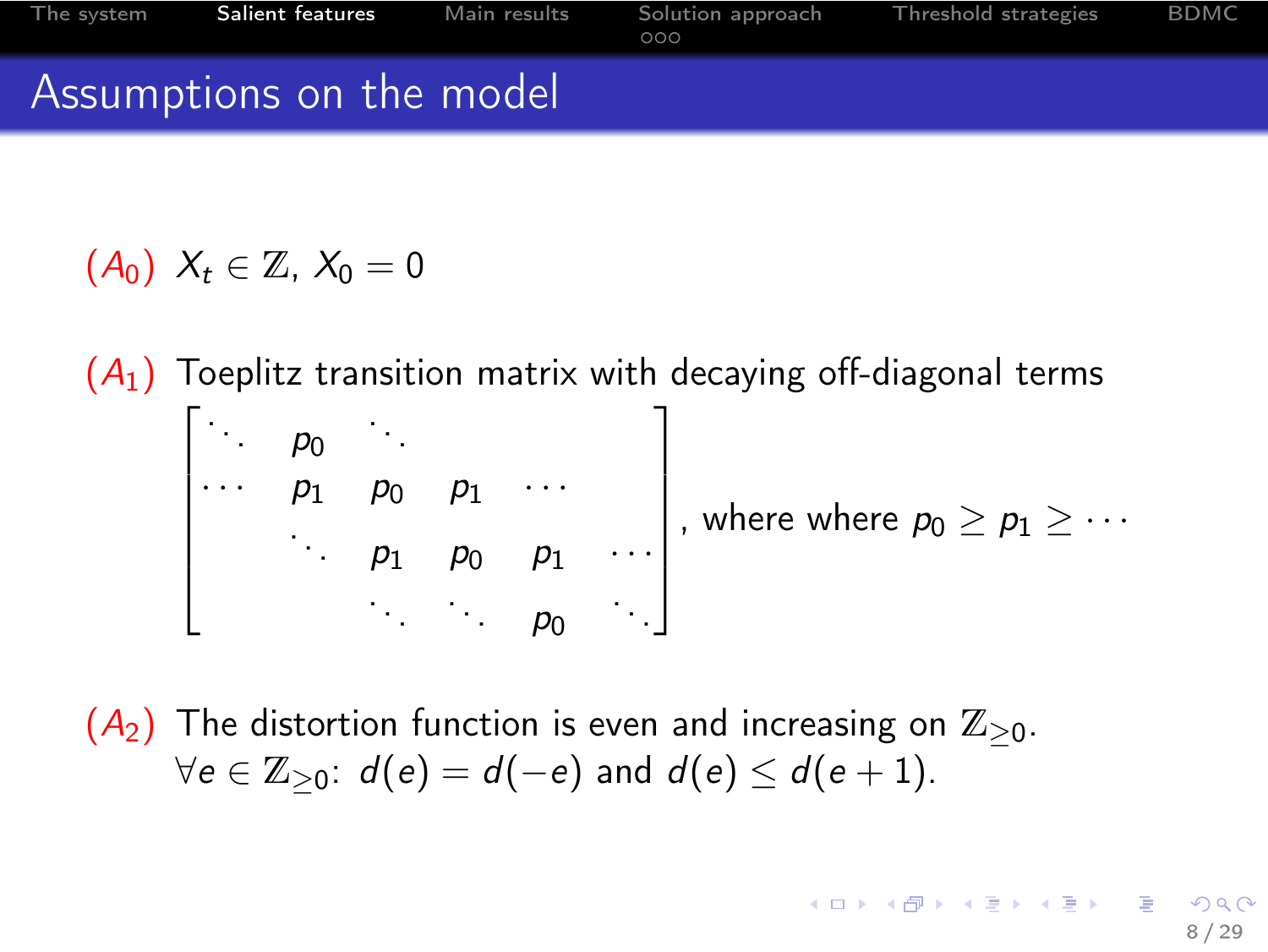



$$
P_{ij} = \begin{cases} p, & \text{if } j = i + 1, i - 1 \\ 1 - 2p, & \text{if } j = i \\ 0, & \text{otherwise.} \end{cases}, p \in (0, 1) \text{ and } d(e) = |e|.
$$

지갑 데 지갑 데 지금 데 지금 데 э  $209$ 9 / 29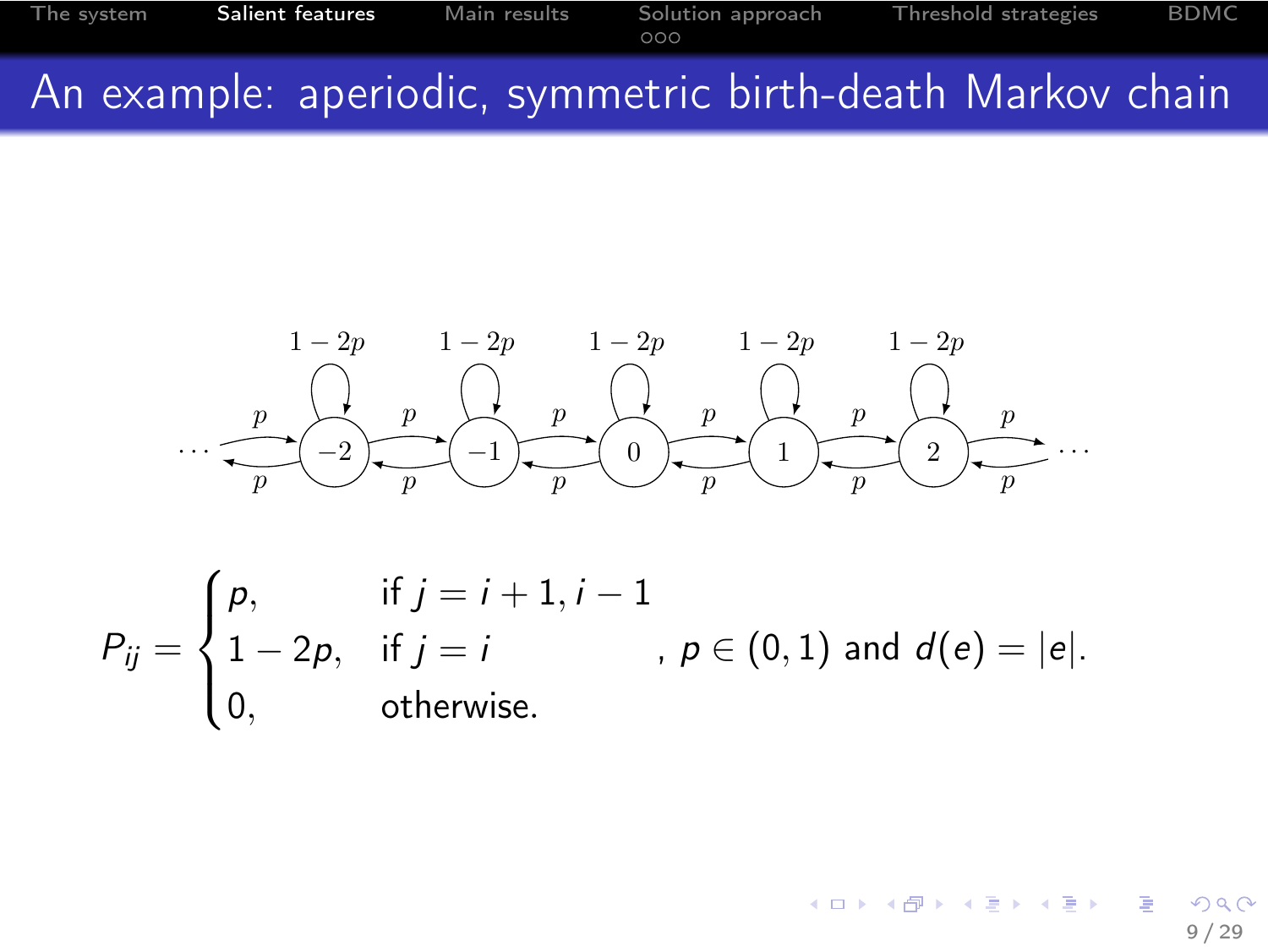

Lagrange relaxation

\n
$$
C_{\beta}^{*}(\lambda) := \inf_{(f,g)} C_{\beta}(f,g;\lambda),
$$
\nwhere

\n
$$
C_{\beta}(f,g;\lambda) = D_{\beta}(f,g) + \lambda N_{\beta}(f,g)
$$

Optimal estimation Let  $Z_t$  be the most recently transmitted symbol. strategy  $\hat{X}_t = g_t^*(Z_t) = Z_t$ ; Time homogeneous!

Optimal transmission Let  $E_t = X_t - Z_{t-1}$  be the error process and strategy  $\ f^{(k)}$  be the threshold based strategy such that  $f^{(k)}(X_t, Y_{0:t-1}) = \begin{cases} 1, & \text{if } |E_t| \geq k \\ 0, & \text{if } |E_t| \geq k \end{cases}$ 0, if  $|E_t| < k$ .

> <span id="page-11-0"></span> $\mathcal{A} \cap \mathcal{A} \rightarrow \mathcal{A} \oplus \mathcal{A} \rightarrow \mathcal{A} \oplus \mathcal{A} \rightarrow \mathcal{A} \oplus \mathcal{A}$ 10 / 29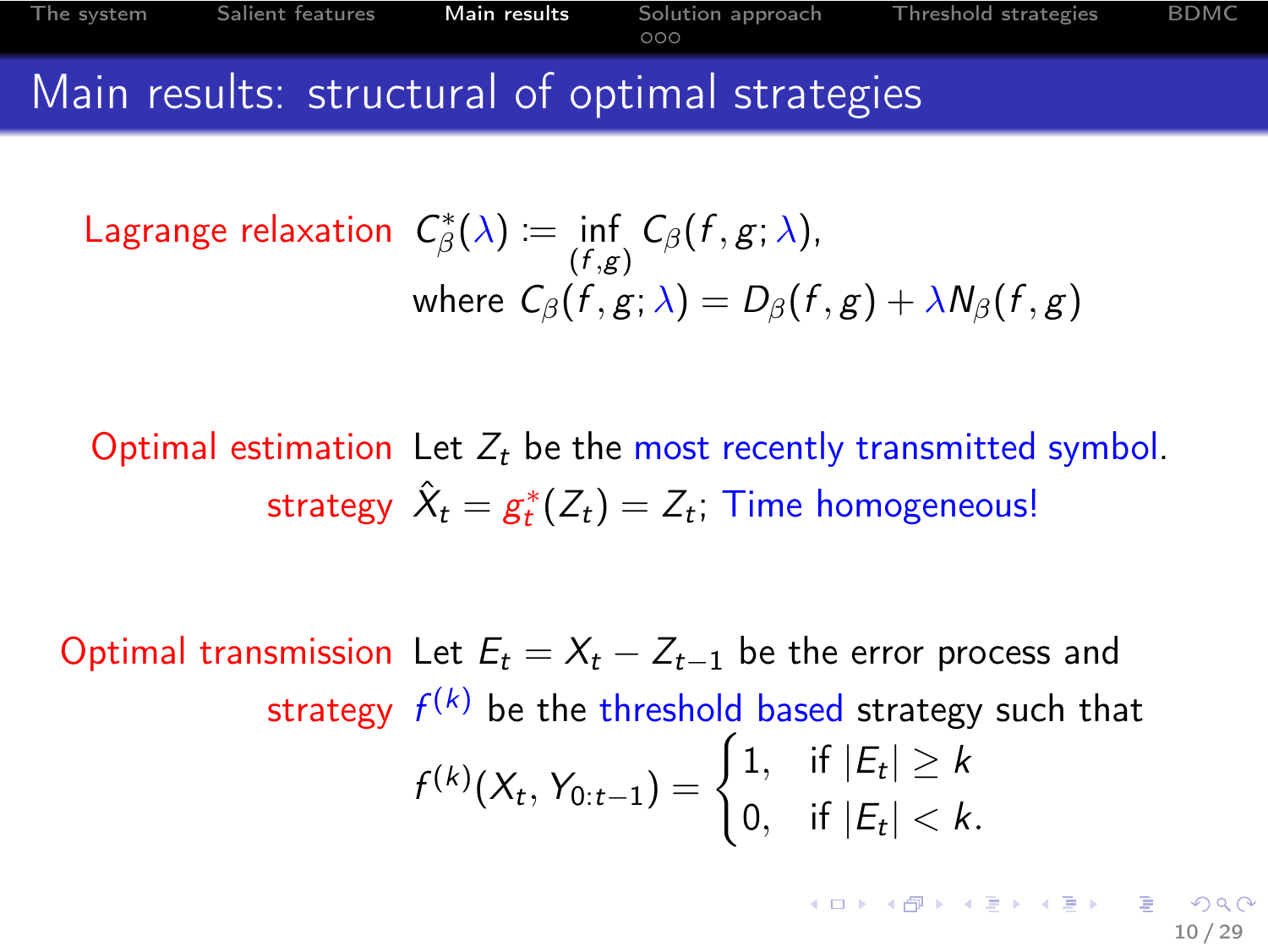[The system](#page-3-0) [Salient features](#page-7-0) [Main results](#page-11-0) [Solution approach](#page-16-0) [Threshold strategies](#page-22-0) [BDMC](#page-43-0)<br>000 Main results: constrained optimization

# Optimal strategy

The optimal transmission strategy is a possibly randomized strategy that, at each stage picks

$$
\bullet \ f^{(k^*)} \text{ w.p. } \theta^*
$$

• 
$$
f^{(k^*+1)}
$$
 w.p.  $1 - \theta^*$ 

\n- \n
$$
\text{Let } D_{\beta}^{(k)} = D_{\beta}(f^{(k)}, g^*), \ N_{\beta}^{(k)} = N_{\beta}(f^{(k)}, g^*), \text{ then}
$$
\n
\n- \n
$$
k^* \colon \text{Largest } k \text{ such that } N_{\beta}^{(k)} \geq \alpha
$$
\n
\n- \n
$$
\theta^* \colon \text{Solution of } \theta^* N_{\beta}^{(k^*)} + (1 - \theta^*) N_{\beta}^{(k^* + 1)} = \alpha
$$
\n
\n

キロメ メ都 メメ きょうくぼう  $\Omega$ 11 / 29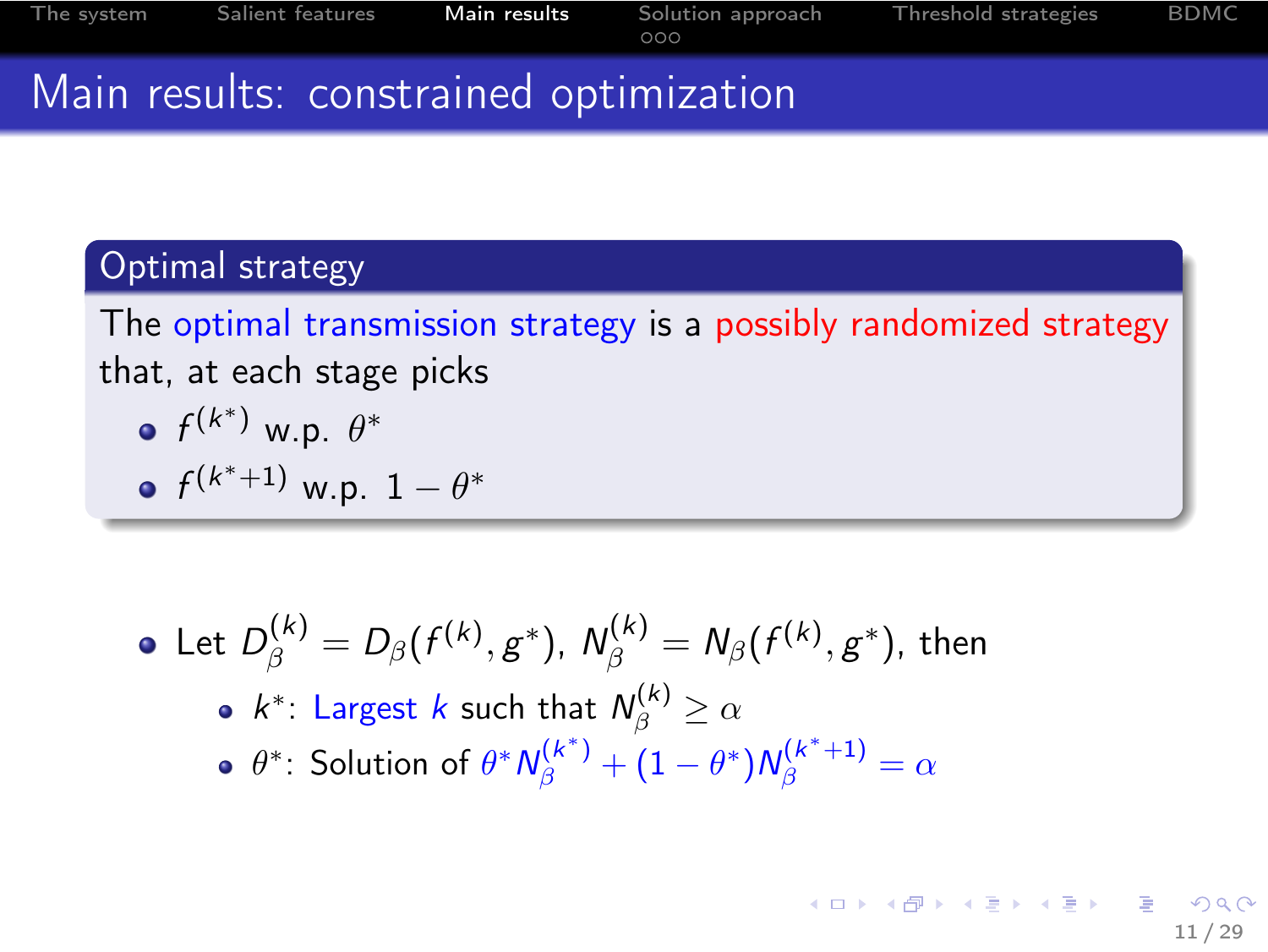

 $\bullet$ Distortion-transmission trade-off:  $D^*_{\beta}(\alpha) = \theta^* D_{\beta}^{(k^*)} + (1 - \theta^*) D_{\beta}^{(k^*+1)}$ β



K ロンバイ (足) 시 (足) 시 (足) 시 (足) 12 / 29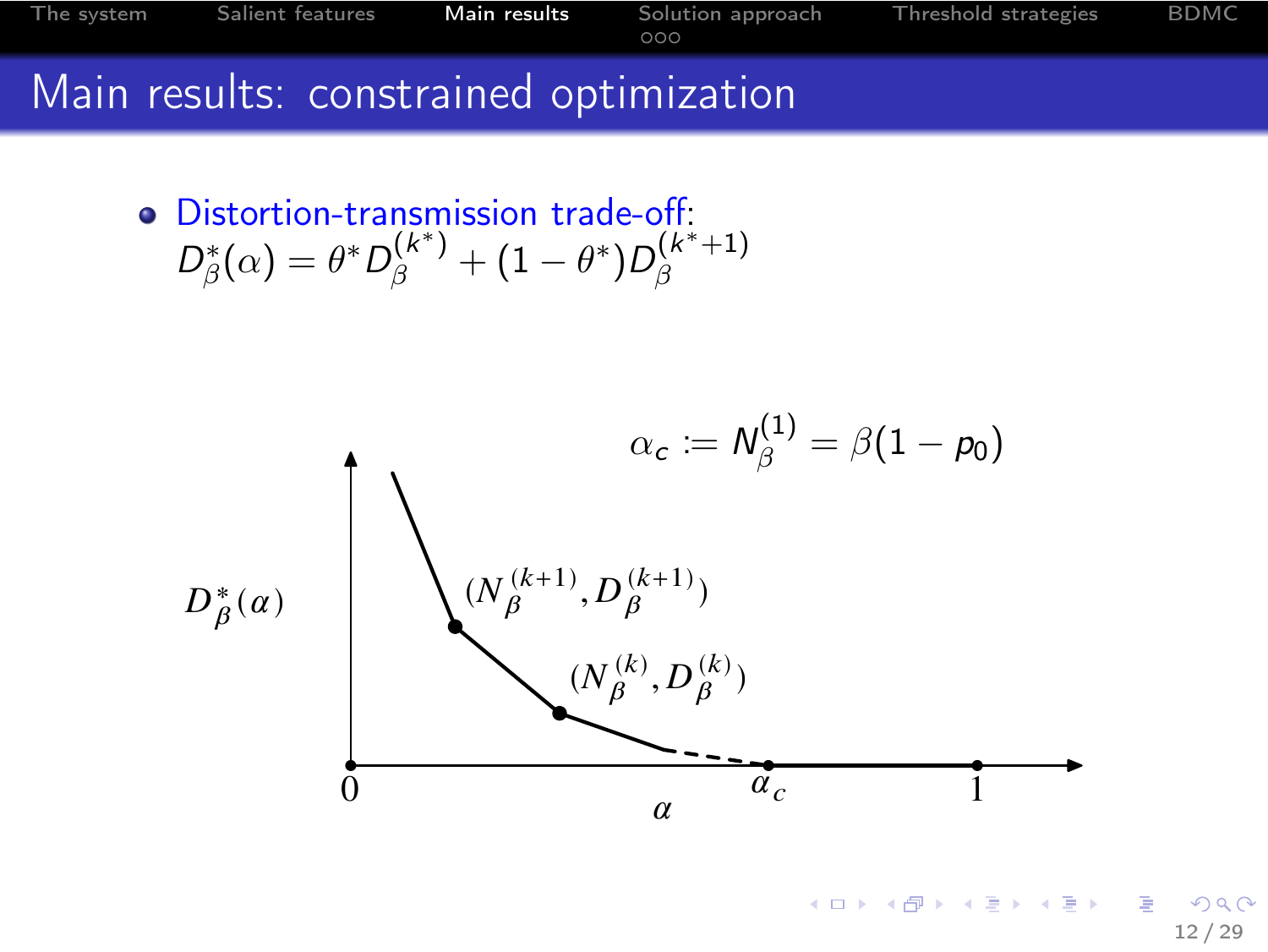

The structure of optimal transmitter and estimator follows from [Lipsa-Martins 2011] and [Nayyar-Basar-Teneketzis-Veeravalli 2013].

Optimal estimation Let  $Z_t$  be the most recently transmitted symbol. strategy  $\hat{X}_t = g_t^*(Z_t) = Z_t$ ; Time homogeneous!

Optimal transmission Let  $E_t = X_t - Z_{t-1}$  be the error process and strategy  $f_t$  be the threshold based strategy such that  $f_t(X_t, Y_{0:t-1}) = \begin{cases} 1, & \text{if } |E_t| \geq k_t \\ 0, & \text{if } |E_t| > l_t \end{cases}$ 0, if  $|E_t| < k_t$ .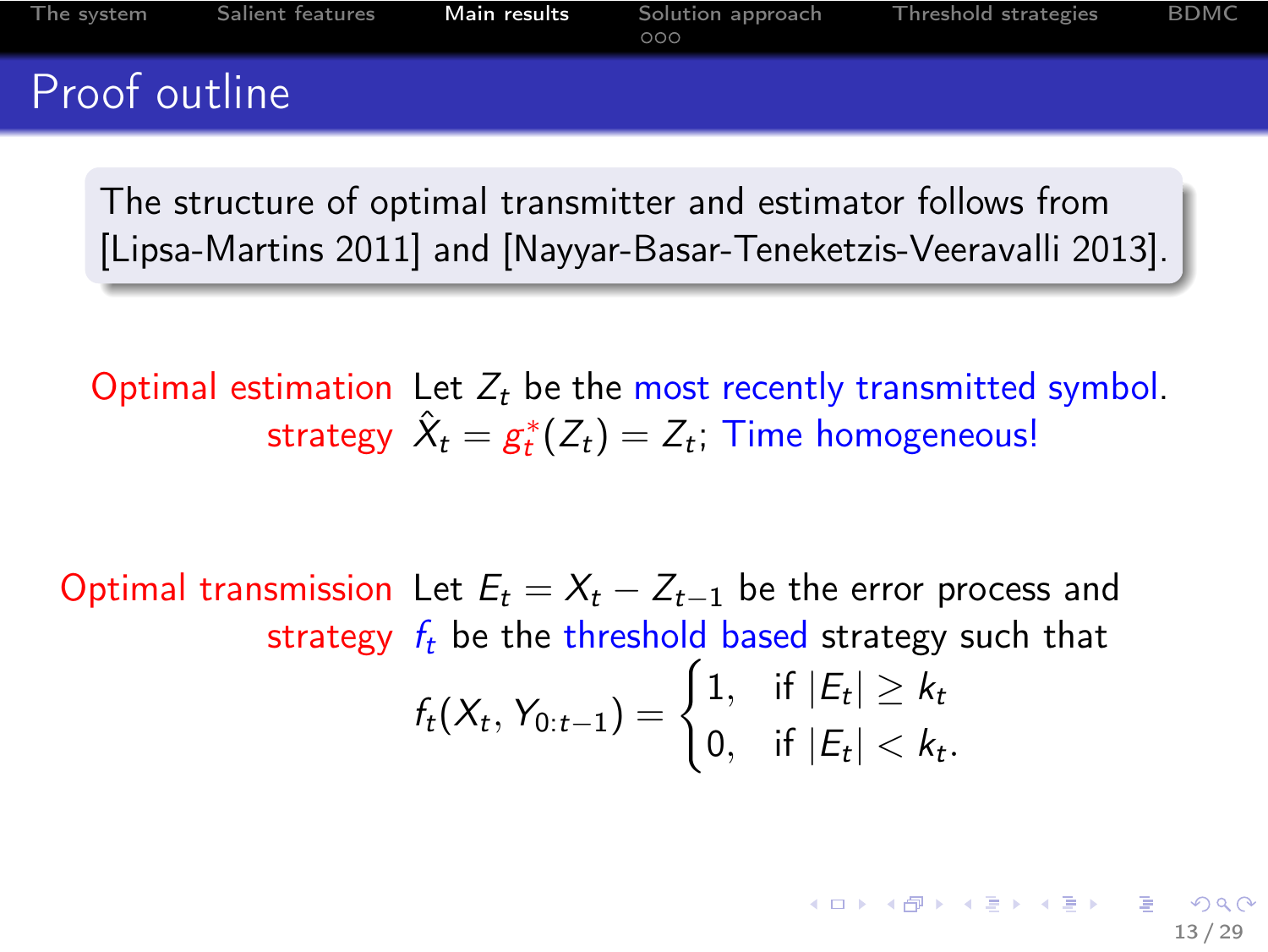

Step 1 DP to identify best response transmitter.

• Key concern: the cost may be unbounded.

Step 2 Closed form expressions for 
$$
D_{\beta}^{(k)} = D_{\beta}(f^{(k)}, g^*)
$$
 and  
\n
$$
N_{\beta}^{(k)} = N_{\beta}(f^{(k)}, g^*).
$$

Step 3 Identify  $\Lambda(k)=\left\lbrace \lambda\geq 0 \text{ : } \mathcal{C}^*_{\beta}(\lambda)=\mathcal{C}_{\beta}(f^{(k)},g^*;\lambda)\right\rbrace=(\lambda_{\beta}^{(k)})$  $\lambda_{\beta}^{(k)}, \lambda_{\beta}^{(k+1)}$ ].

Step 4 Identify optimal randomized strategy for constrained setup.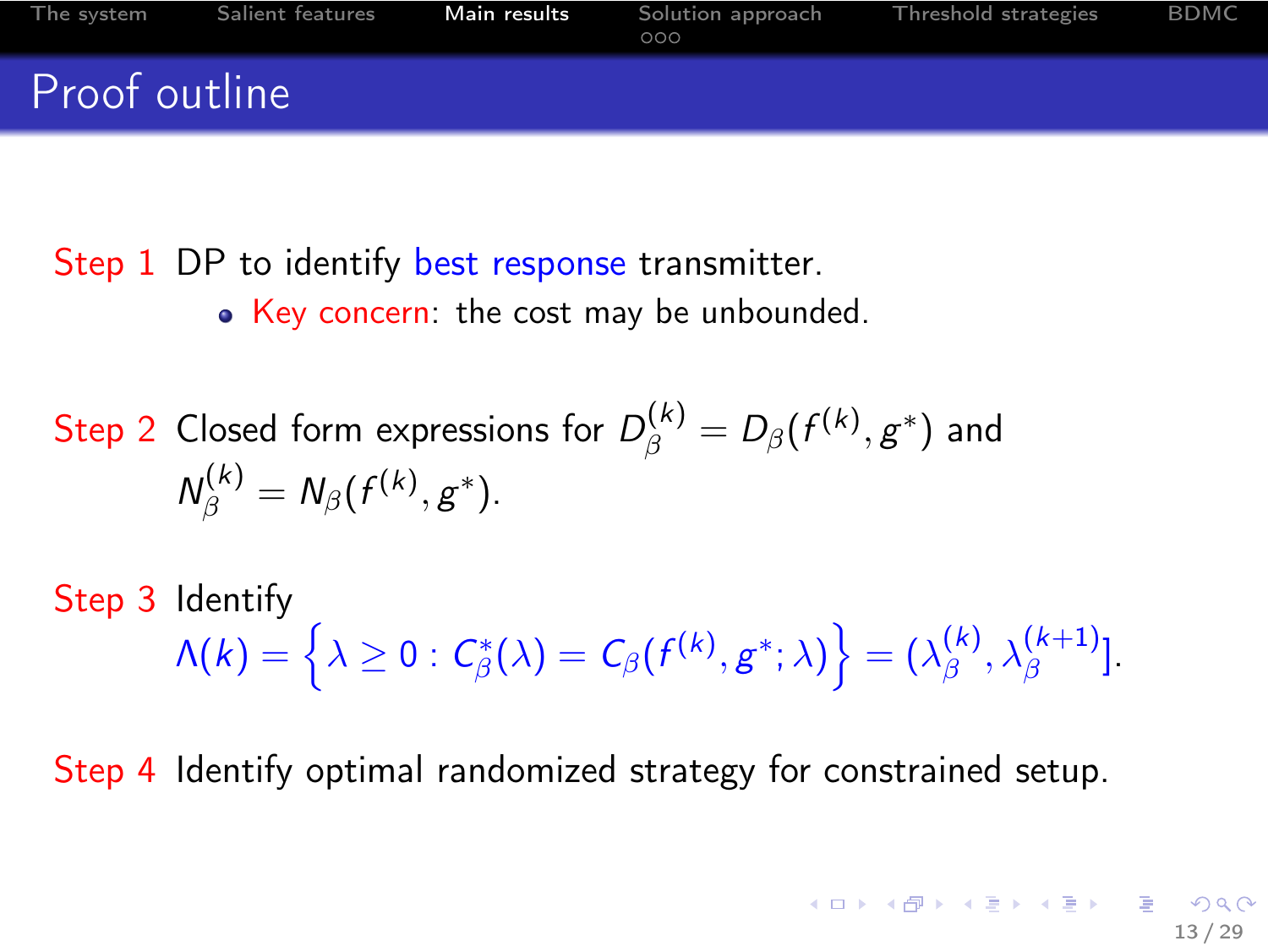| The system | Salient features  | Main results | Solution approach<br>000 | Threshold strategies | <b>BDMC</b> |
|------------|-------------------|--------------|--------------------------|----------------------|-------------|
|            | Step 1: Main idea |              |                          |                      |             |

#### Main idea

- Restrict attention to time-homogeneous estimation strategy  $\hat{X}_t = g_t^*(Z_t) = Z_t$
- Consider the problem of finding the "best response" transmission strategy.
- Centralized stochastic control problem with countable state space and unbounded cost.
- <span id="page-16-0"></span>Standard MDP results apply under mild technical assumptions.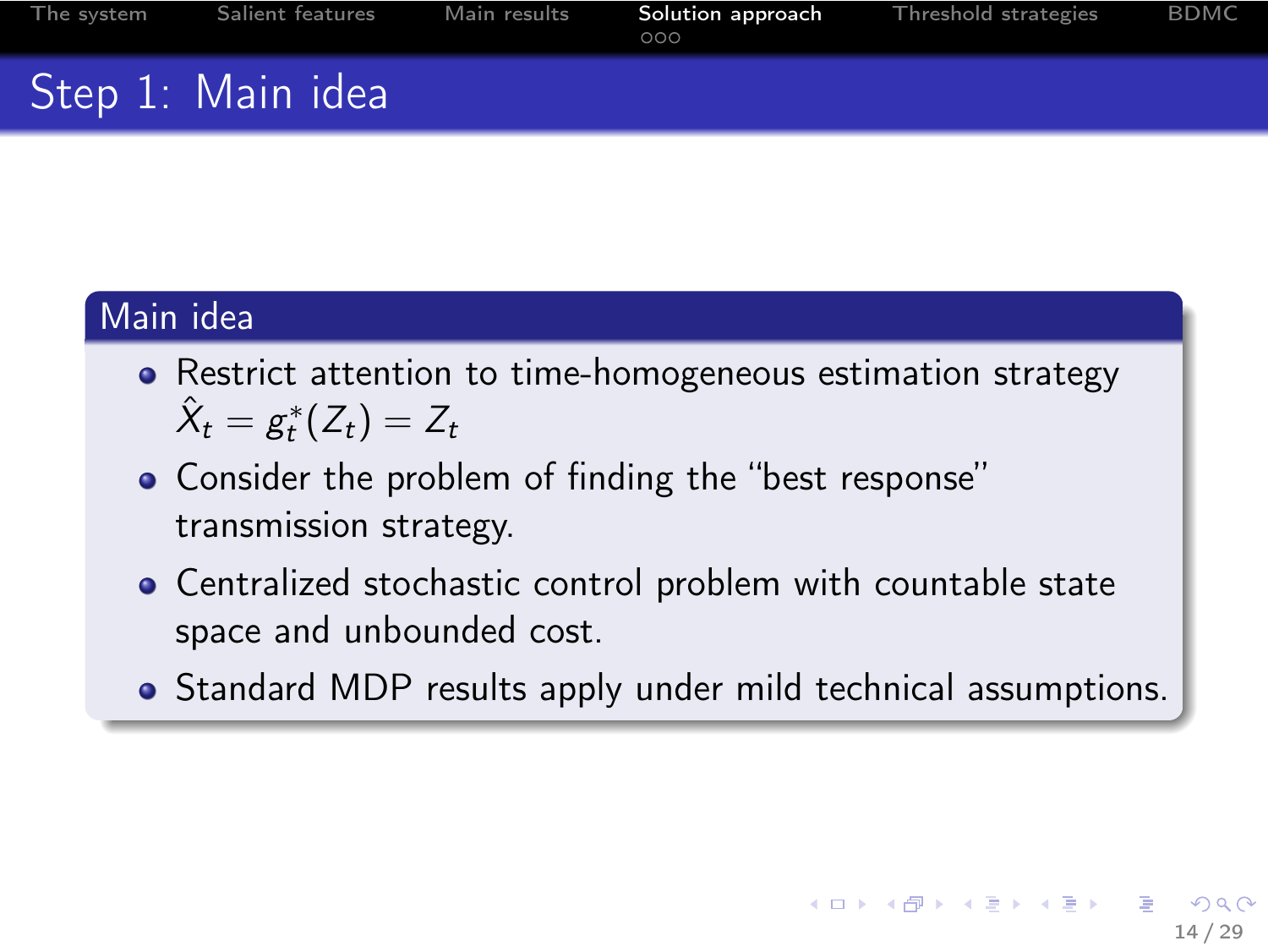[The system](#page-3-0) [Salient features](#page-7-0) [Main results](#page-11-0) [Solution approach](#page-16-0) [Threshold strategies](#page-22-0) [BDMC](#page-43-0)<br>OO Step 1: DP for discounted setup

Structure Under a standard technical assumption  $(A_3)$ , the optimal transmission strategy is characterized by time-homogeneous threshold  $k$ , i.e.,  $U_t = f(E_t) = \begin{cases} 1, & \text{if } |E_t| \geq k \\ 0, & \text{if } |E_t| > l \end{cases}$ 0, if  $|E_t| < k$ .

Dynamic For  $\beta \in (0,1)$ , the optimal strategy is determined by program the unique fixed point of the following DP:

<span id="page-17-0"></span>
$$
V_{\beta}(e; \lambda) = \min \left\{ \lambda + \beta \sum_{n=-\infty}^{\infty} P_{0n} V_{\beta}(n; \lambda), \text{ Transmit} \atop d(e) + \beta \sum_{n=-\infty}^{\infty} P_{en} V_{\beta}(n; \lambda) \right\} \text{ Don't transmit.}
$$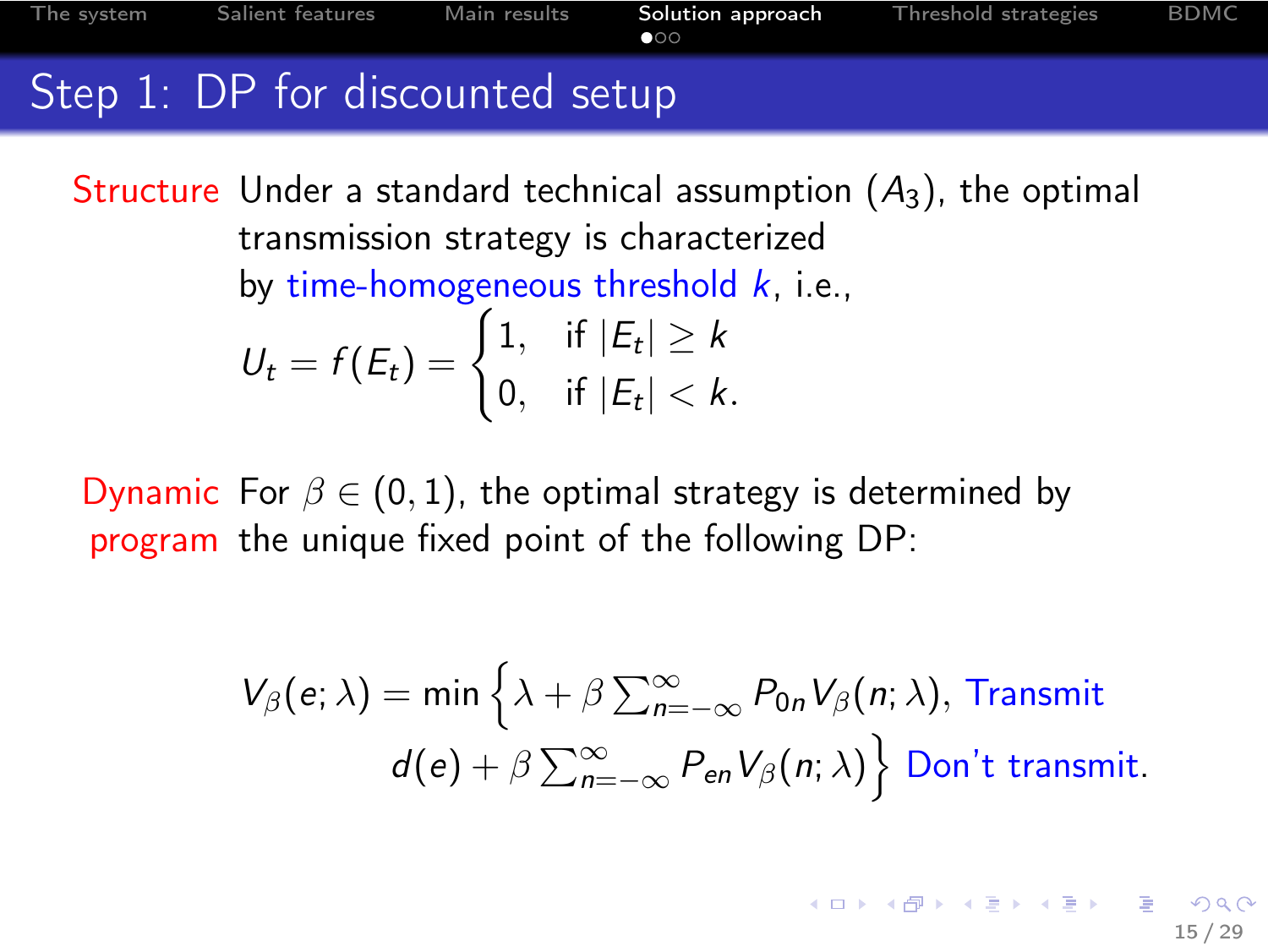[The system](#page-3-0) [Salient features](#page-7-0) [Main results](#page-11-0) [Solution approach](#page-16-0) [Threshold strategies](#page-22-0) [BDMC](#page-43-0)<br>OO Step 1: DP for discounted setup

Structure Under a standard technical assumption  $(A_3)$ , the optimal transmission strategy is characterized by time-homogeneous threshold  $k$ , i.e.,  $U_t = f(E_t) = \begin{cases} 1, & \text{if } |E_t| \geq k \\ 0, & \text{if } |E_t| > l \end{cases}$ 0, if  $|E_t| < k$ .

Dynamic For  $\beta \in (0,1)$ , the optimal strategy is determined by program the unique fixed point of the following DP:

$$
V_{\beta}(e; \lambda) = \min \left\{ \lambda + \beta \sum_{n=-\infty}^{\infty} P_{0n} V_{\beta}(n; \lambda), \text{ Transmit} \atop d(e) + \beta \sum_{n=-\infty}^{\infty} P_{en} V_{\beta}(n; \lambda) \right\} \text{ Don't transmit.}
$$

Note that  $C^*_{\beta}(\lambda) = V_{\beta}(0; \lambda)$ . K ロ X (日) X (日) X (日) X (日) X (日) X (日) X (日) X (日) X (日) X (日) 15 / 29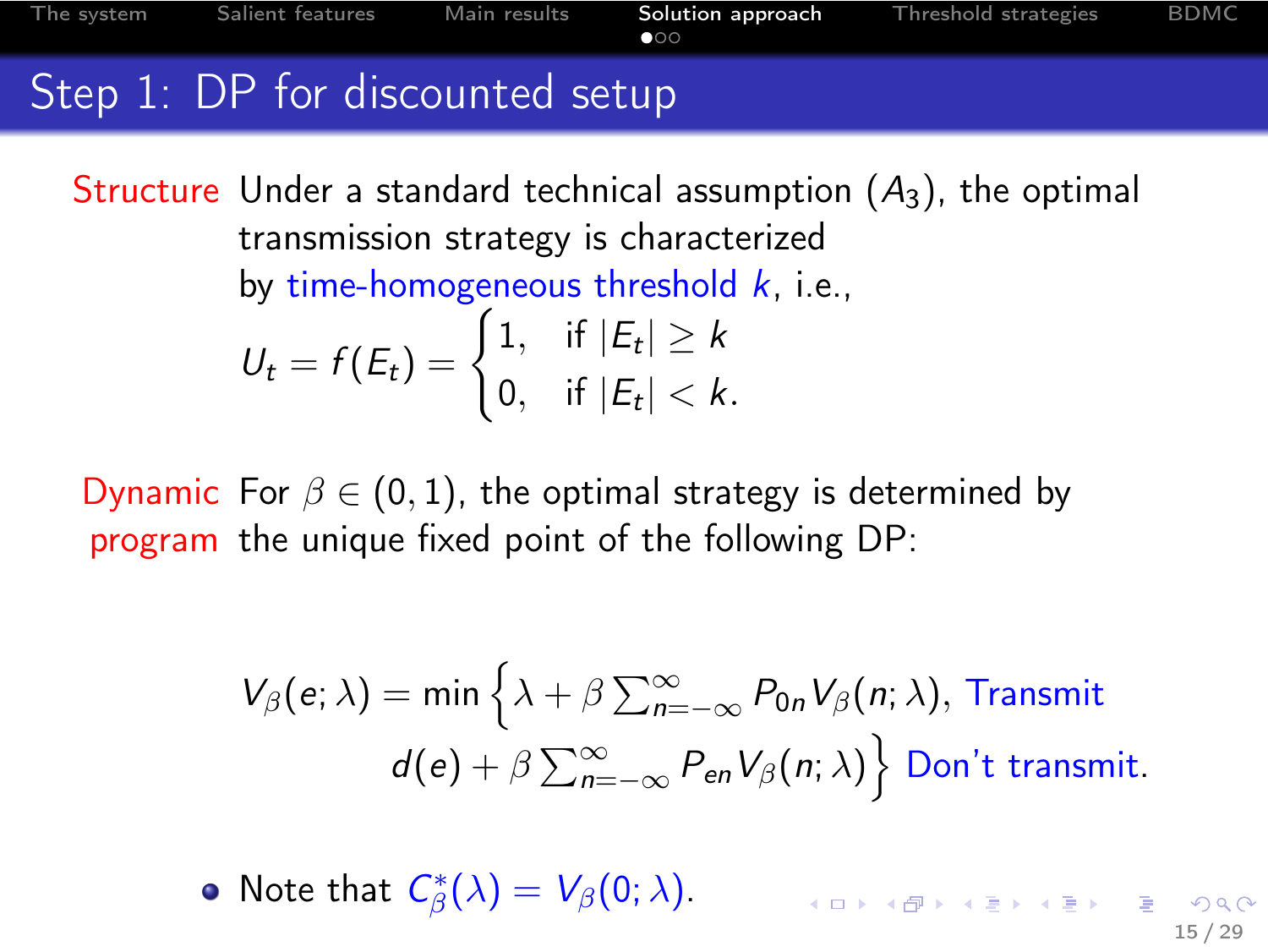[The system](#page-3-0) [Salient features](#page-7-0) [Main results](#page-11-0) [Solution approach](#page-16-0) [Threshold strategies](#page-22-0) [BDMC](#page-43-0)<br>00 Step 1: DP for long-term average setup

 $V_\beta(\cdot; \lambda)$  satisfies SEN conditions. Therefore, the vanishing discount approach is applicable.

<span id="page-19-0"></span>16 / 29

 $\Omega$ 

K ロ ▶ K 御 ▶ K 君 ▶ K 君 ▶ ...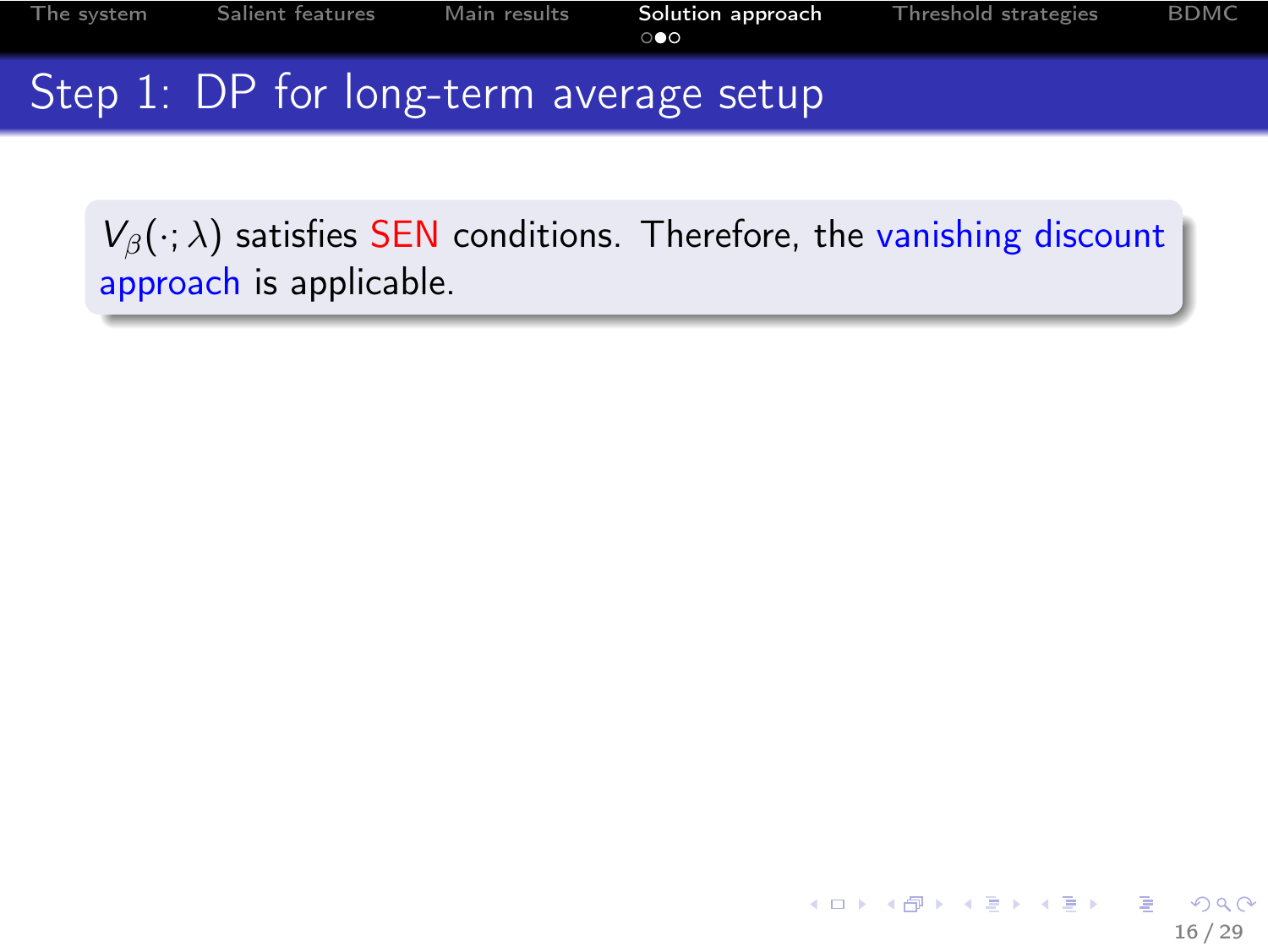[The system](#page-3-0) [Salient features](#page-7-0) [Main results](#page-11-0) [Solution approach](#page-16-0) [Threshold strategies](#page-22-0) [BDMC](#page-43-0) Step 1: DP for long-term average setup

 $V_\beta(\cdot; \lambda)$  satisfies SEN conditions. Therefore, the vanishing discount approach is applicable.

- Let  $f_1^*(\cdot; \lambda)$  be any limit point of  $f_\beta^*(\cdot; \lambda)$  as  $\beta \uparrow 1$ . Then the time-homogeneous transmission strategy  $f^*_1(\cdot;\lambda)$  is optimal for  $\beta = 1$  (the long-term average setup).
- Performance of optimal strategy:  $C_1^*(\lambda) \coloneqq C_1(f^*, g^*; \lambda) \coloneqq \inf_{(f,g)} C_1(f,g; \lambda)$  $=\lim_{\beta\uparrow 1}V_\beta(0;\lambda)=\lim_{\beta\uparrow 1}\widetilde{C}^*_\beta(\lambda)$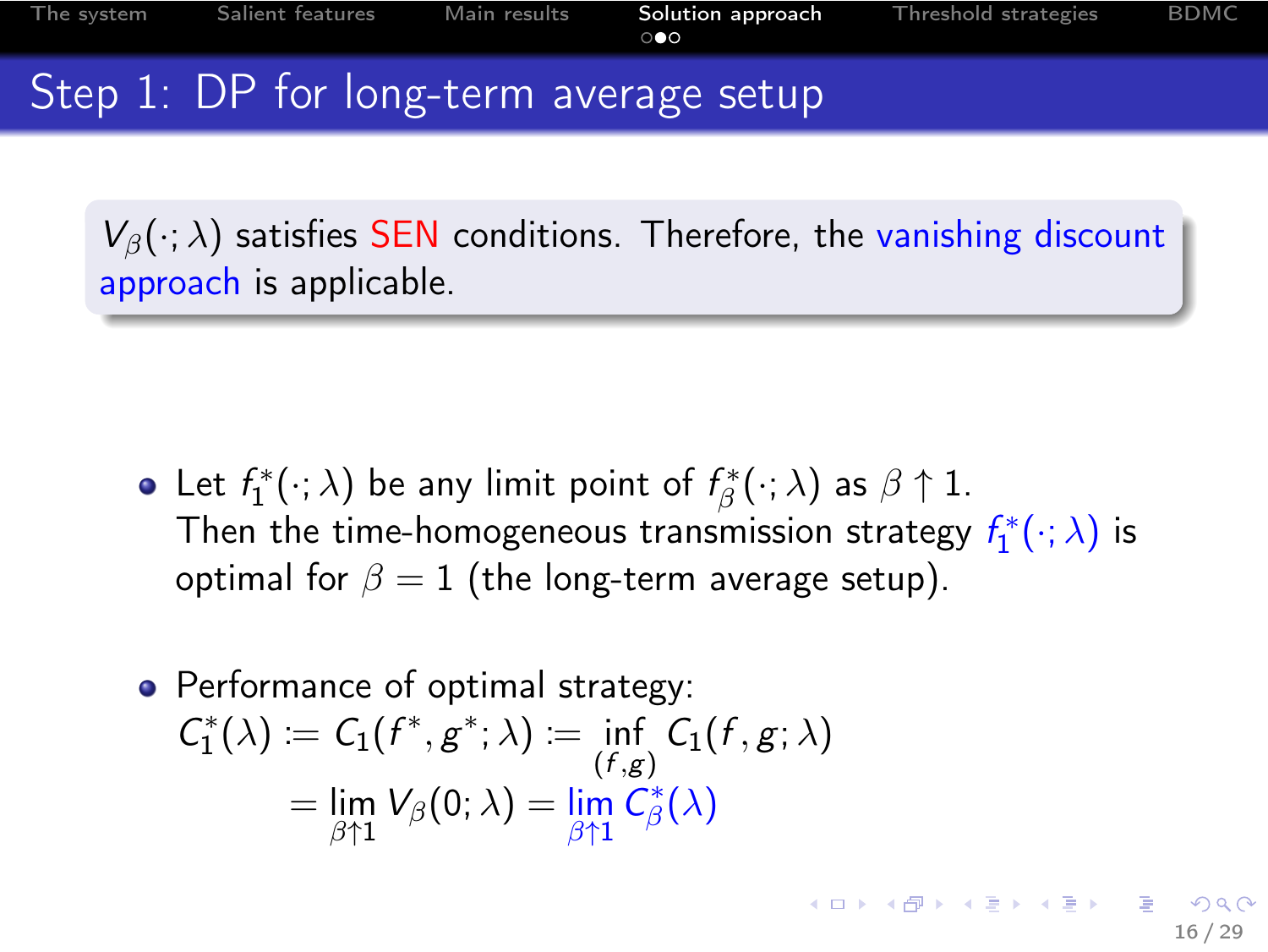[The system](#page-3-0) [Salient features](#page-7-0) [Main results](#page-11-0) [Solution approach](#page-16-0) [Threshold strategies](#page-22-0) [BDMC](#page-43-0)<br>000 Step 1: The SEN conditions

For any  $\lambda \geq 0$ , the value function  $V_\beta(\cdot; \lambda)$  satisfies the SEN conditions:

# SEN conditions

- (S1) There exists a reference statee  $e_0 \in \mathbb{Z}$  such that  $V_\beta(e_0; \lambda) < \infty$  for all  $\beta \in (0, 1)$ .
- (S2) Define  $h_\beta(e;\lambda)=(1-\beta)^{-1}[V_\beta(e;\lambda)-V_\beta(e_0;\lambda)].$  There exists a function  $K_\lambda : \mathbb{Z} \to \mathbb{R}$  such that  $h_\beta(e; \lambda) \leq K_\lambda(e)$ for all  $e \in \mathbb{Z}$  and  $\beta \in (0,1)$ .
- (S3) There exists a non-negative (finite) constant  $L_{\lambda}$  such that  $-L_{\lambda} \leq h_{\beta}(e; \lambda)$  for all  $e \in \mathbb{Z}$  and  $\beta \in (0, 1)$ .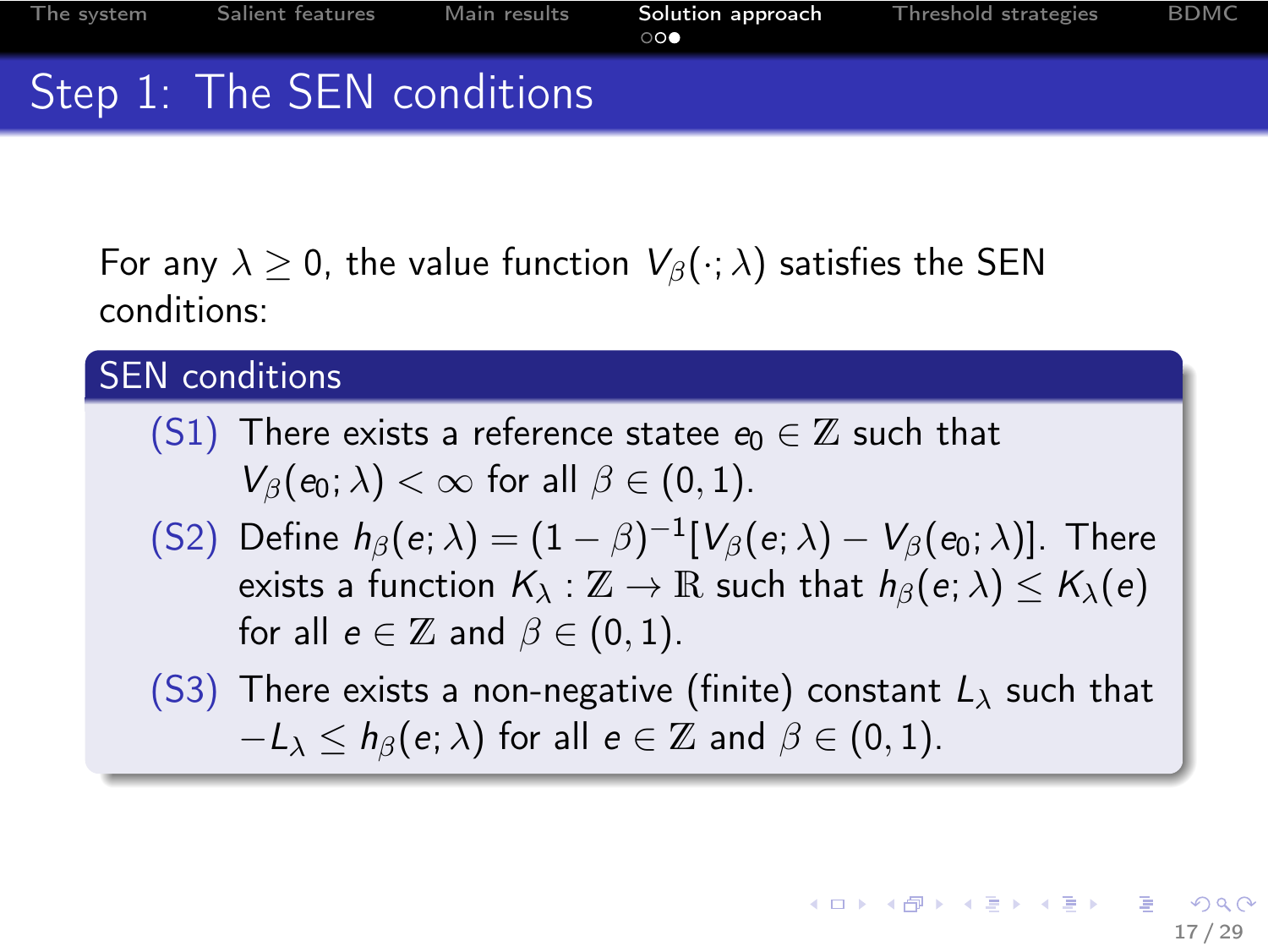[The system](#page-3-0) [Salient features](#page-7-0) [Main results](#page-11-0) [Solution approach](#page-16-0) [Threshold strategies](#page-22-0) [BDMC](#page-43-0)<br>000 Step 2: Performance of threshold based strategies

#### Cost until first transmission

Let  $\mathcal{S}^{(k)} \coloneqq \{e \in \mathbb{Z}: |e| \leq k-1\}$  and let  $\tau^{(k)}$  be the stopping time when the Markov process starting at state 0 at time  $t = 0$  escapes the set  $S^{(k)}.$  Then, for  $\beta\in(0,1),$ 

<span id="page-22-0"></span>
$$
\begin{aligned} L_{\beta}^{(k)} &:= \mathbb{E}\Big[\sum_{t=0}^{\tau^{(k)}-1} \beta^t d(E_t) \Big| E_0 = 0 \Big] \\ M_{\beta}^{(k)} &:= \frac{1 - \mathbb{E}[\beta^{\tau^{(k)}} \mid E_0 = 0]}{1 - \beta}. \end{aligned}
$$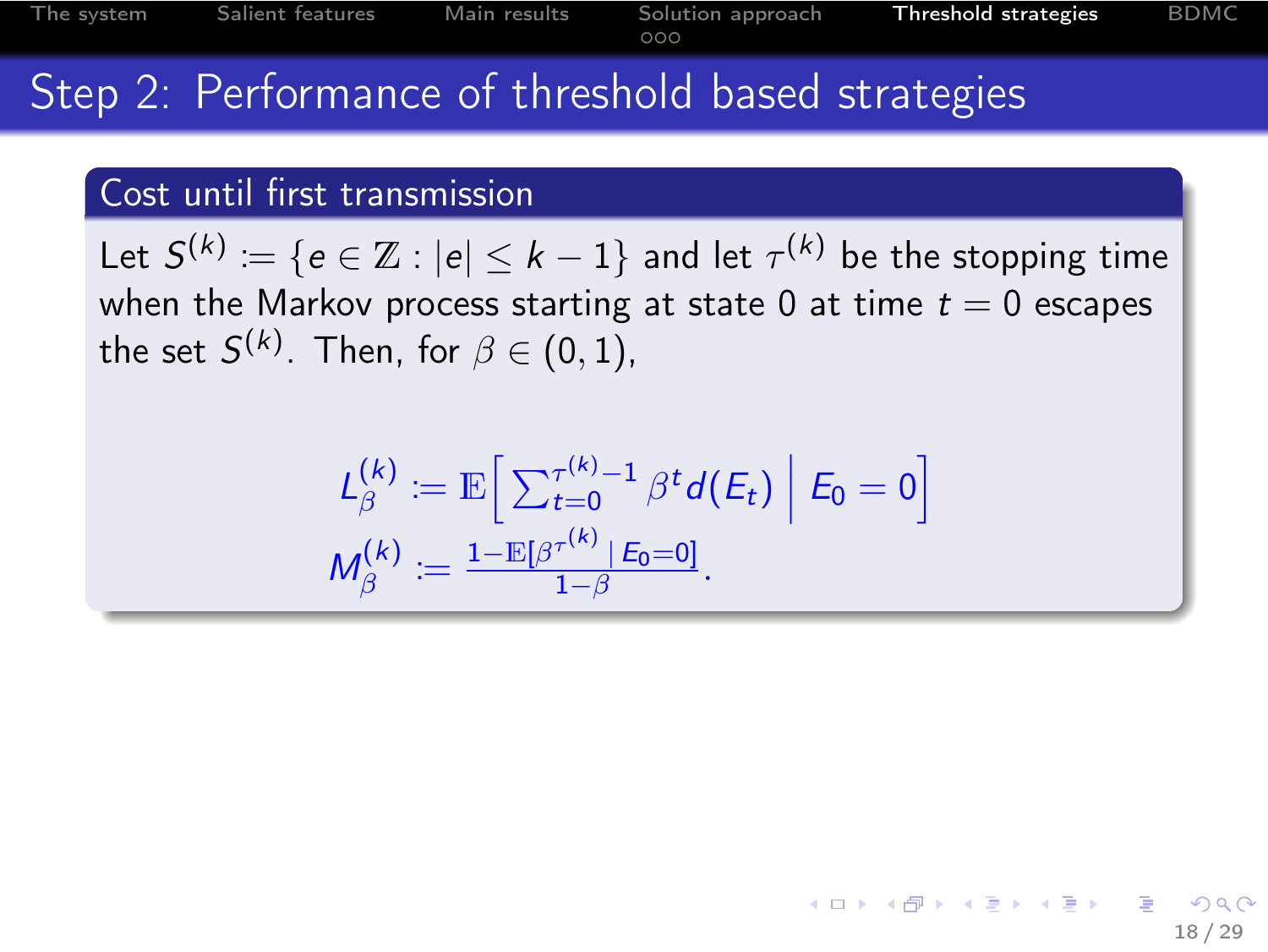[The system](#page-3-0) [Salient features](#page-7-0) [Main results](#page-11-0) [Solution approach](#page-16-0) [Threshold strategies](#page-22-0) [BDMC](#page-43-0)<br>000 Step 2: Performance of threshold based strategies

#### Renewal relationship

$$
D^{(k)}_{\beta} = \frac{L^{(k)}_{\beta}}{M^{(k)}_{\beta}}, \quad N^{(k)}_{\beta} = \frac{1}{M^{(k)}_{\beta}} - (1 - \beta)
$$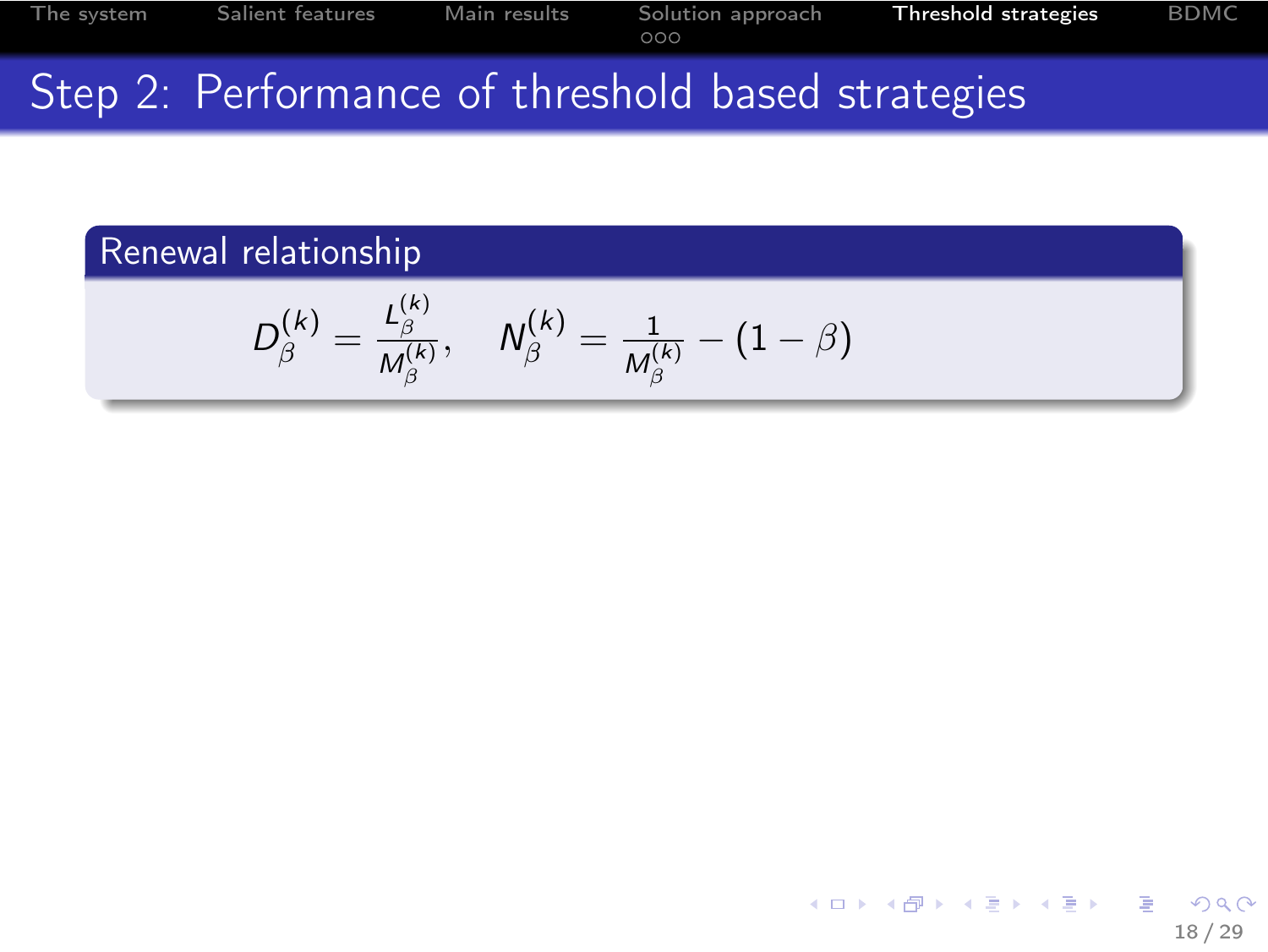[The system](#page-3-0) [Salient features](#page-7-0) [Main results](#page-11-0) [Solution approach](#page-16-0) [Threshold strategies](#page-22-0) [BDMC](#page-43-0)<br>000 Step 2: Performance of threshold based strategies

#### Renewal relationship

$$
D^{(k)}_{\beta} = \frac{L^{(k)}_{\beta}}{M^{(k)}_{\beta}}, \quad N^{(k)}_{\beta} = \frac{1}{M^{(k)}_{\beta}} - (1 - \beta)
$$

# Vanishing discount relationships

$$
\begin{aligned} L_1^{(k)} &:= \lim_{\beta \uparrow 1} L_\beta^{(k)}, \quad M_1^{(k)} := \lim_{\beta \uparrow 1} M_\beta^{(k)}, \\ D_1^{(k)} &:= \lim_{\beta \uparrow 1} D_\beta^{(k)} = \frac{L_1^{(k)}}{M_1^{(k)}} \\ N_1^{(k)} &:= \lim_{\beta \uparrow 1} N_\beta^{(k)} = \frac{1}{M_1^{(k)}} \end{aligned}
$$

イロト 不優 ト 不重 ト 不重 トー  $\Omega$ 18 / 29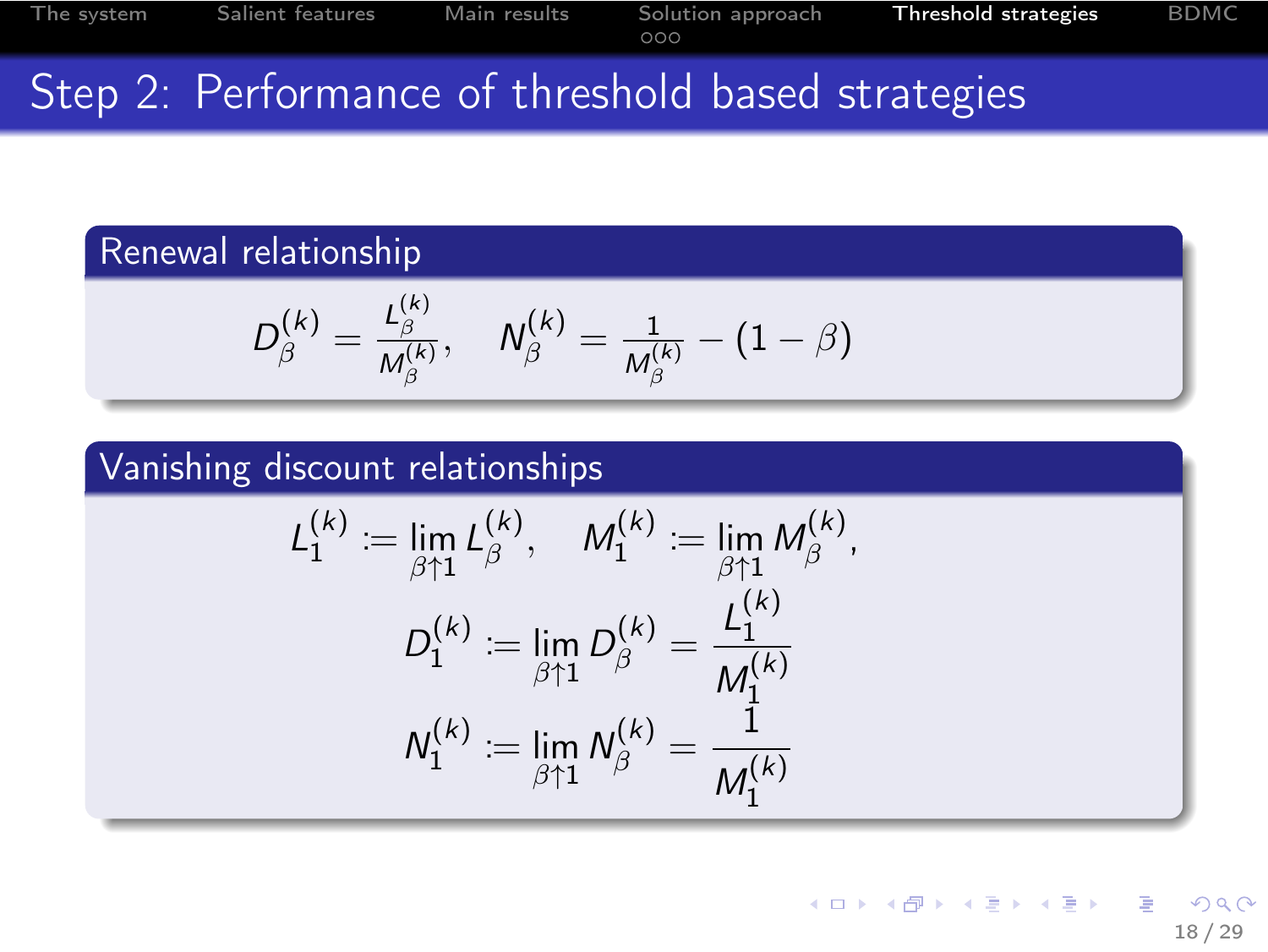

19 / 29

造

 $299$ 

メロト メ都 トメ 君 トメ 君 トー

#### Analytic expressions Define

for performance 
$$
P_{ij}^{(k)} := P_{ij}, \quad i, j \in S^{(k)}
$$
;  
\n $Q_{\beta}^{(k)} := [I_{2k-1} - \beta P^{(k)}]^{-1}$ ;  
\n $d^{(k)} := [d(-k+1), \cdots, d(k-1)]^{\top}$ . Then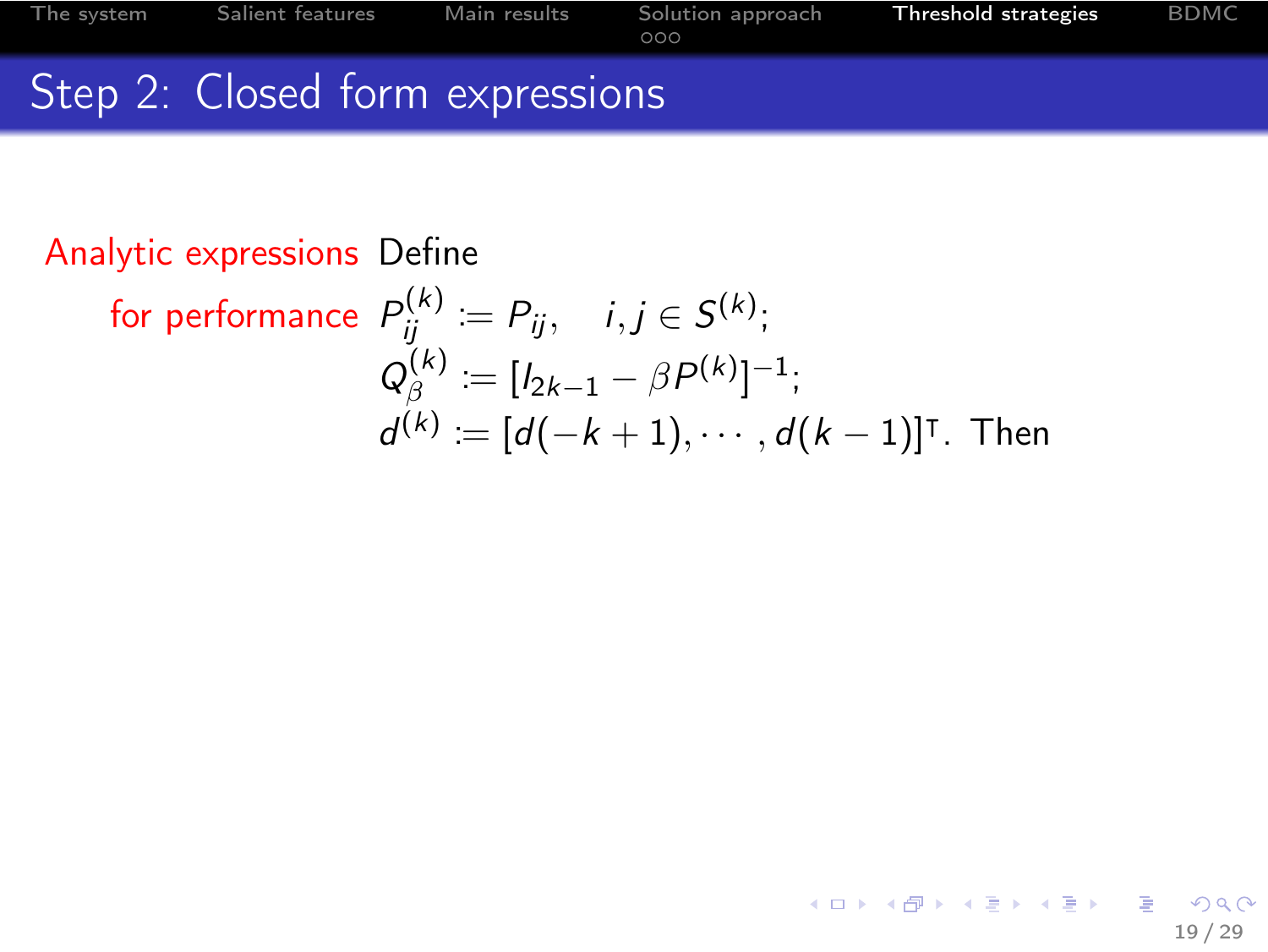# [The system](#page-3-0) [Salient features](#page-7-0) [Main results](#page-11-0) [Solution approach](#page-16-0) [Threshold strategies](#page-22-0) [BDMC](#page-43-0)<br>000 Step 2: Closed form expressions

#### Analytic expressions Define

for performance 
$$
P_{ij}^{(k)} := P_{ij}, \quad i, j \in S^{(k)};
$$
  
\n $Q_{\beta}^{(k)} := [I_{2k-1} - \beta P^{(k)}]^{-1};$   
\n $d^{(k)} := [d(-k+1), \cdots, d(k-1)]^{\top}.$  Then

\n- \n
$$
L_{\beta}^{(k)} = \left\langle [Q_{\beta}^{(k)}]_0, d^{(k)} \right\rangle; M_{\beta}^{(k)} = \left\langle [Q_{\beta}^{(k)}]_0, 1_{2k-1} \right\rangle.
$$
\n
\n- \n $D_{\beta}^{(k)}$  and  $N_{\beta}^{(k)}$  can be computed using these expressions.\n
\n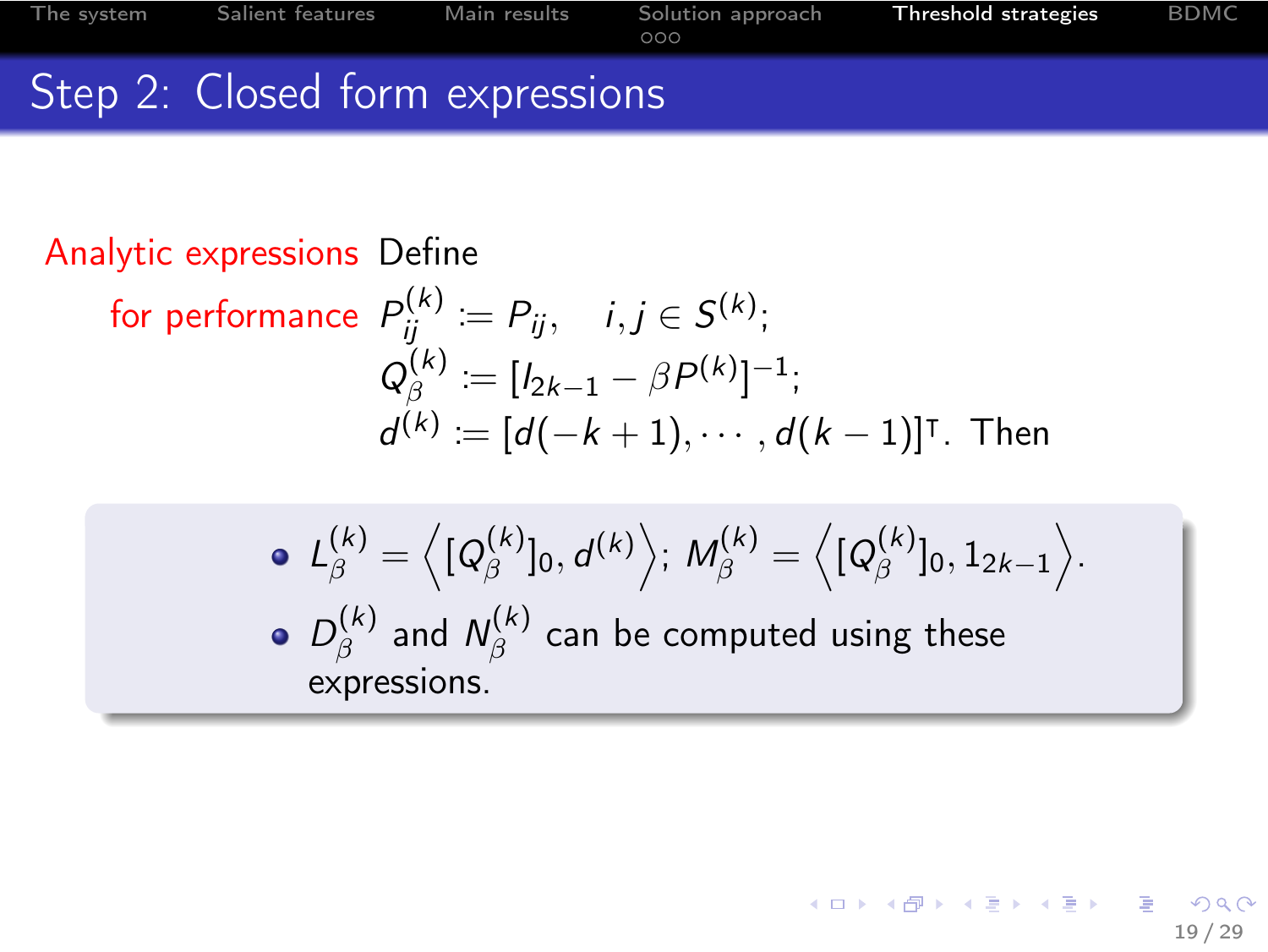# [The system](#page-3-0) [Salient features](#page-7-0) [Main results](#page-11-0) [Solution approach](#page-16-0) [Threshold strategies](#page-22-0) [BDMC](#page-43-0)<br>000 Step 2: Closed form expressions

### Analytic expressions Define

for performance 
$$
P_{ij}^{(k)} := P_{ij}, \quad i, j \in S^{(k)};
$$
  
\n $Q_{\beta}^{(k)} := [I_{2k-1} - \beta P^{(k)}]^{-1};$   
\n $d^{(k)} := [d(-k+1), \cdots, d(k-1)]^{\mathsf{T}}.$  Then

\n- \n
$$
L_{\beta}^{(k)} = \left\langle [Q_{\beta}^{(k)}]_0, d^{(k)} \right\rangle; M_{\beta}^{(k)} = \left\langle [Q_{\beta}^{(k)}]_0, 1_{2k-1} \right\rangle.
$$
\n
\n- \n $D_{\beta}^{(k)}$  and  $N_{\beta}^{(k)}$  can be computed using these expressions.\n
\n

Some inequalities  $L_{\beta}^{(k)} < L_{\beta}^{(k+1)}$  $\binom{(k+1)}{\beta},\;M_{\beta}^{(k)}< M_{\beta}^{(k+1)}$  $D^{(k+1)}_{\beta},\ D^{(k)}_{\beta} < D^{(k+1)}_{\beta}$  $\beta^{(k+1)}.$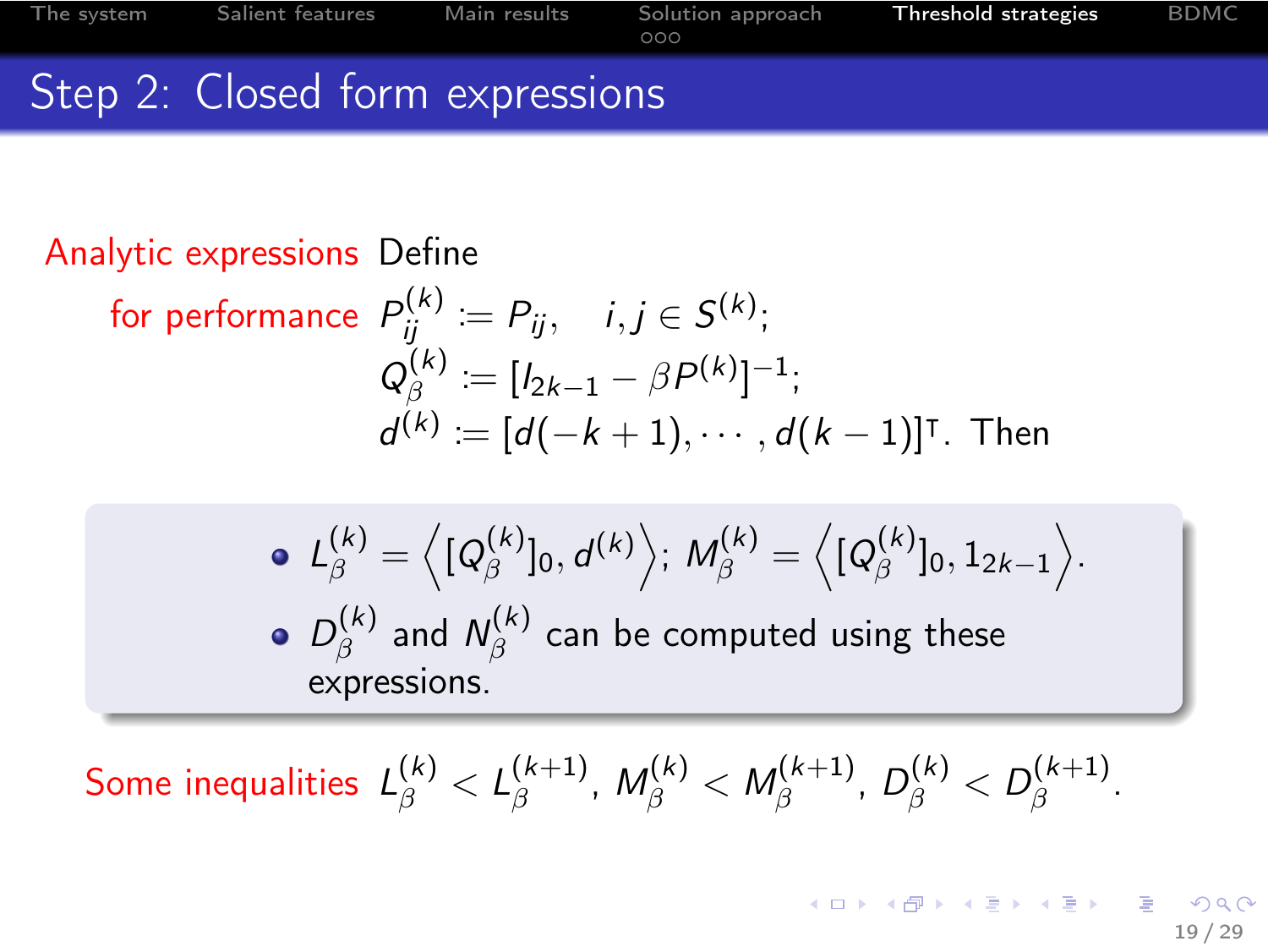# Critical Lagrange multipliers

Let  $\lambda_{\beta}^{(k)}$  $\hat{\mathcal{B}}'$  be the value of the Lagrange multiplier for which, starting from state 0, one is indifferent between transmission strategies  $f^{(k)}$ and  $f^{(k+1)}$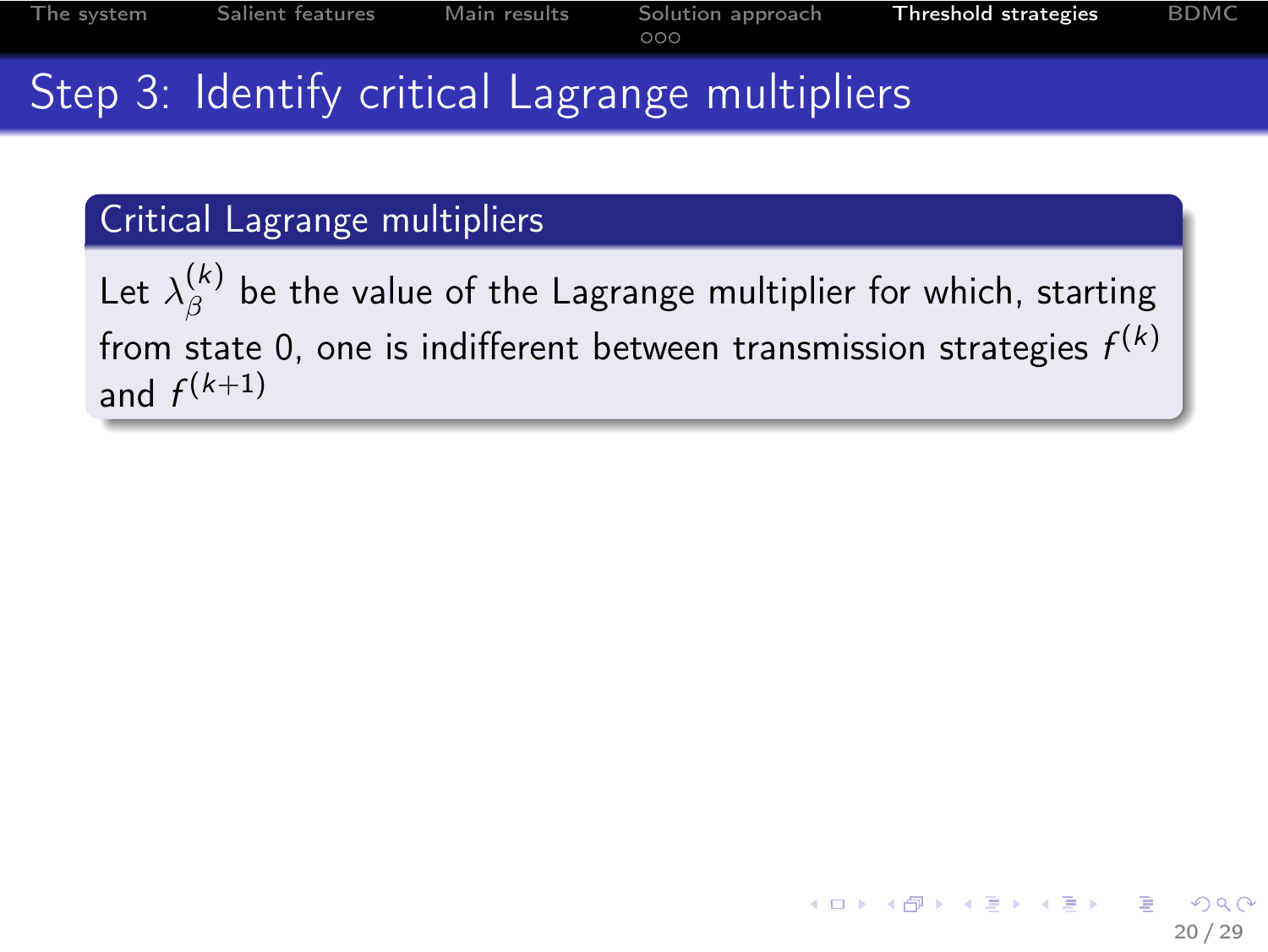# Critical Lagrange multipliers

Let  $\lambda_{\beta}^{(k)}$  $\hat{\beta}'$  be the value of the Lagrange multiplier for which, starting from state 0, one is indifferent between transmission strategies  $f^{(k)}$ and  $f^{(k+1)}$ 

$$
\lambda_{\beta}^{(k)} = \frac{D_{\beta}^{(k+1)} - D_{\beta}^{(k)}}{N_{\beta}^{(k)} - N_{\beta}^{(k+1)}}.
$$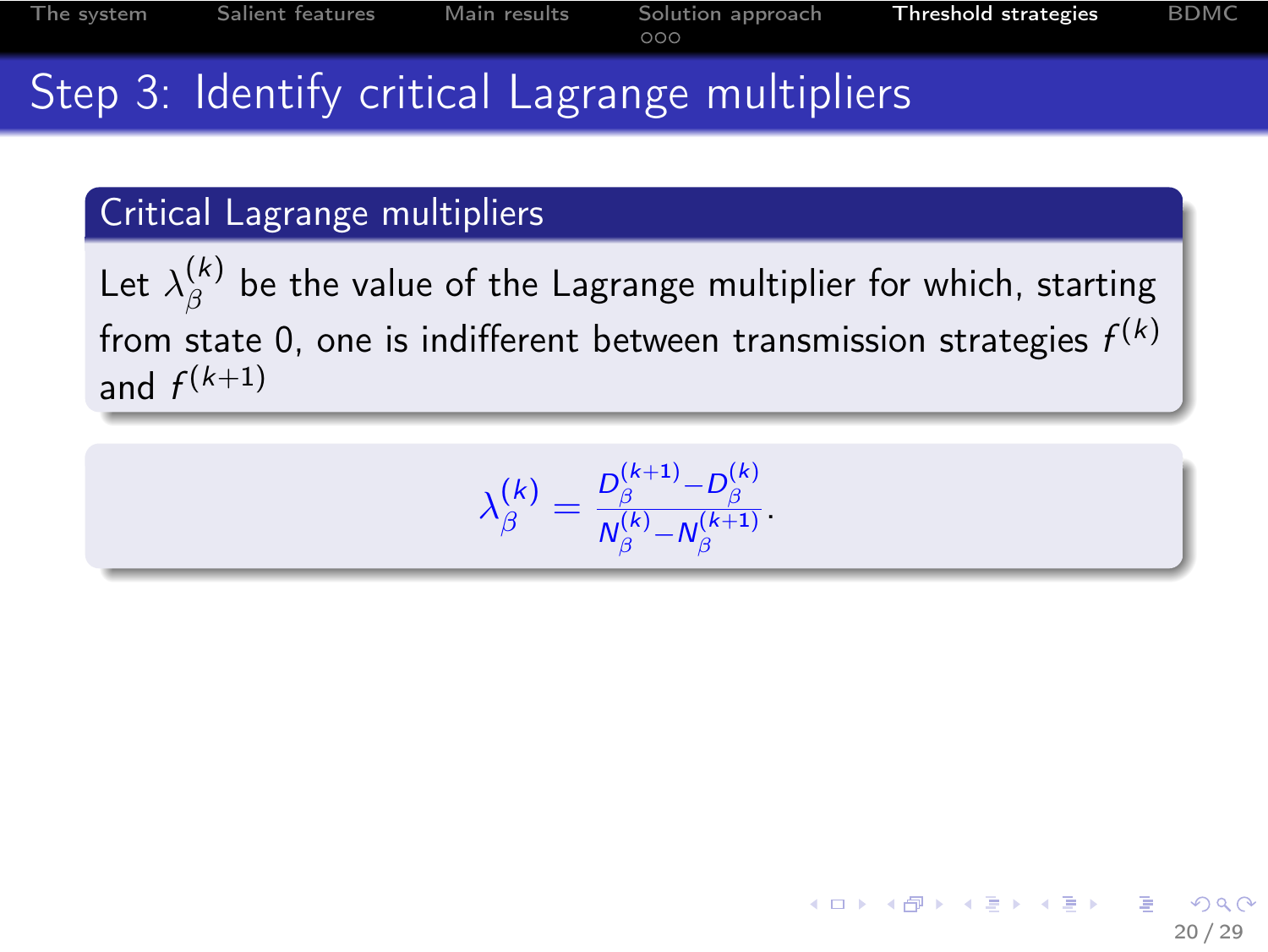イロメ イ部メ イミメ イモメ

G.

 $299$ 

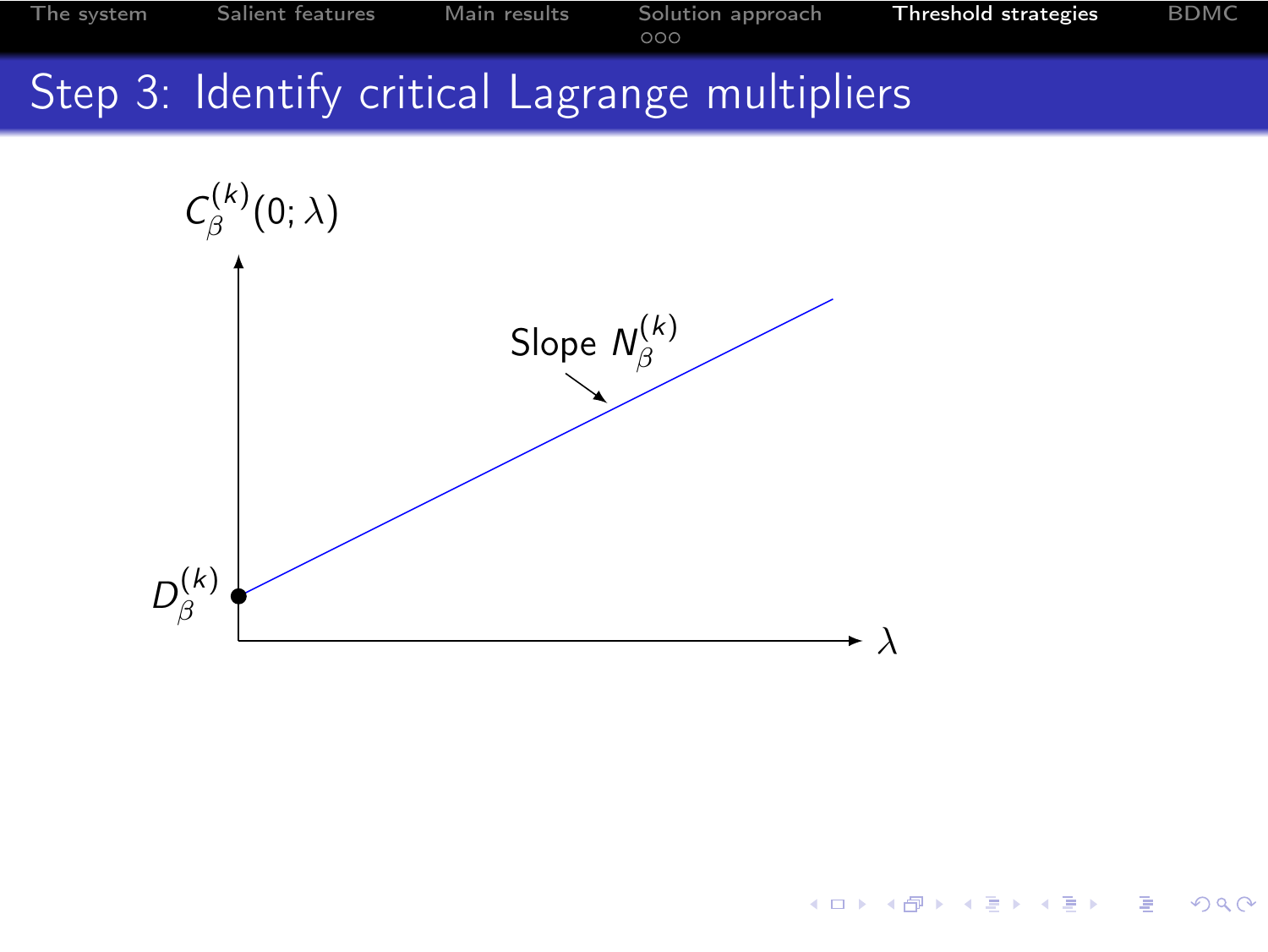イロメ イ部メ イミメ イモメ

G.

 $299$ 

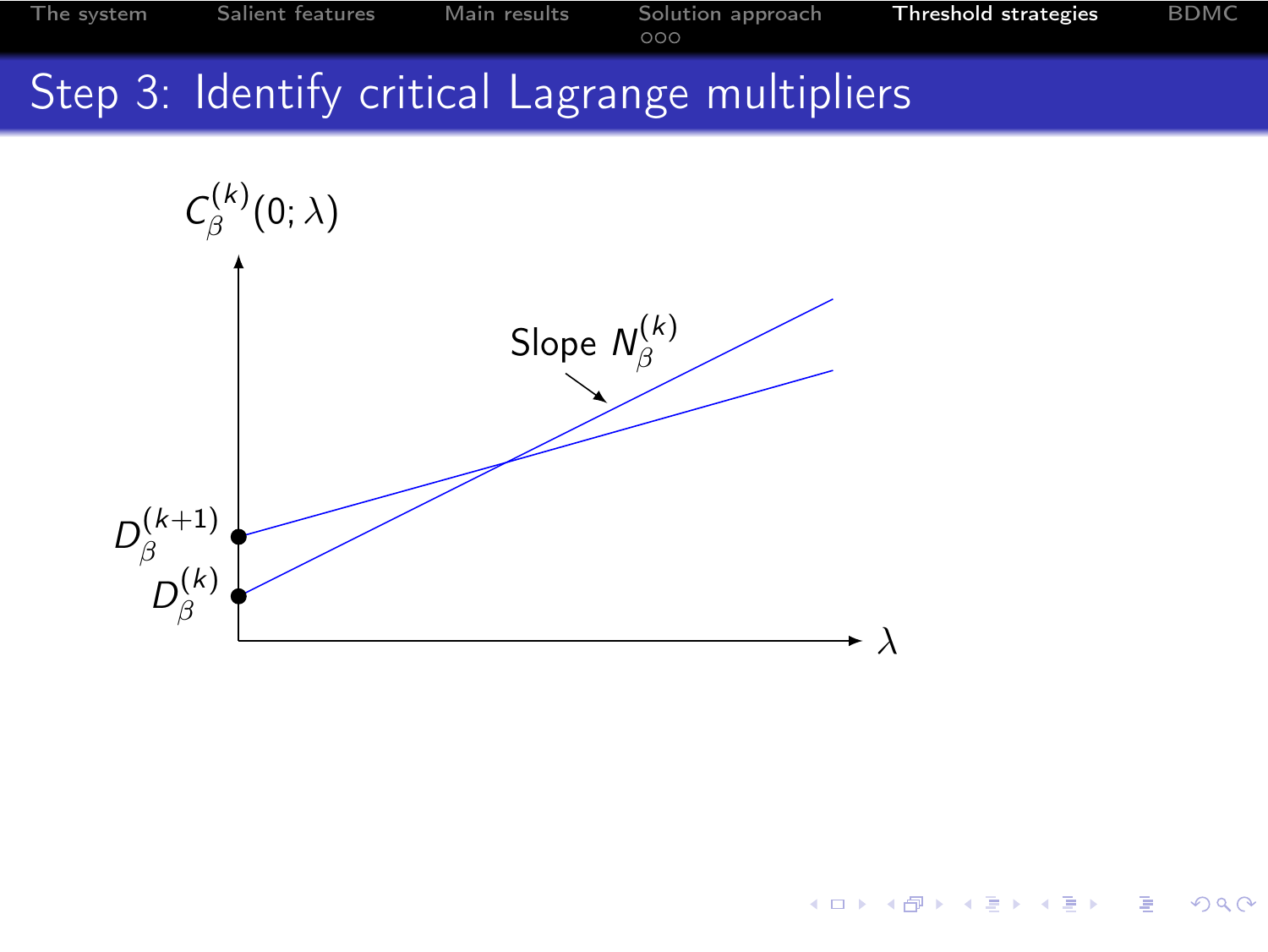

イロメ イ部メ イミメ イモメ G.  $299$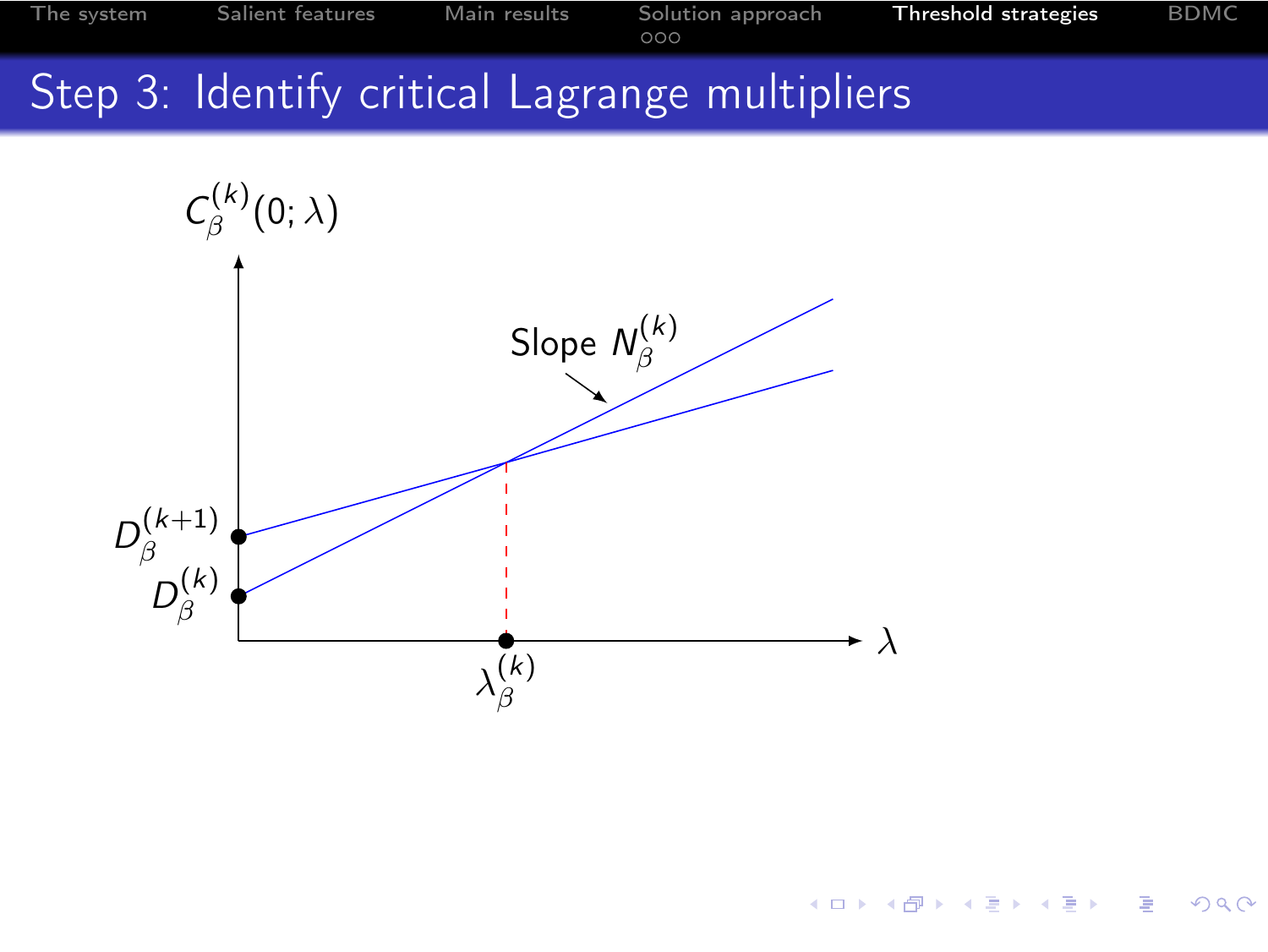

**K ロ ト K 御 ト K 澄 ト K 澄 ト** G.  $299$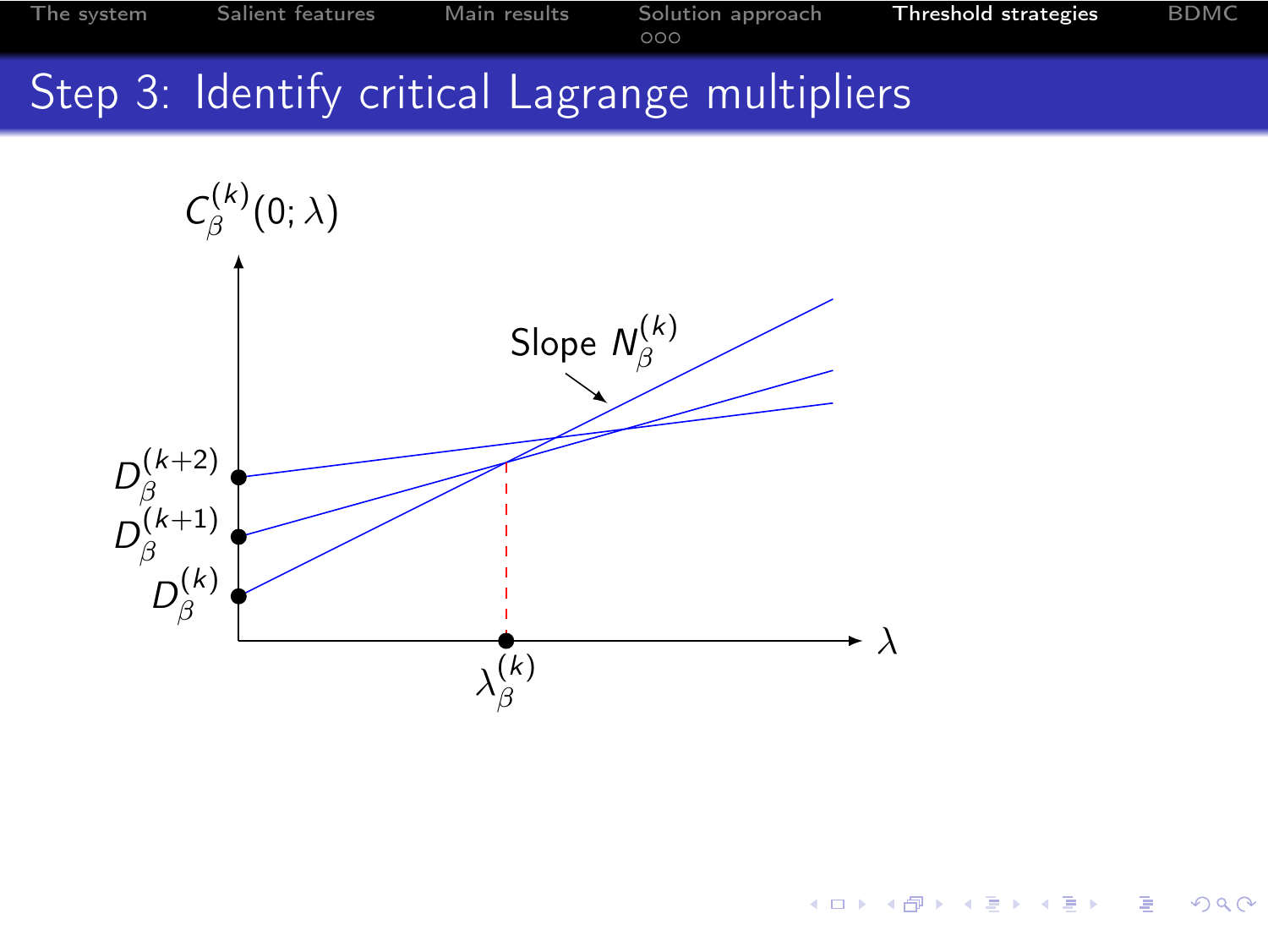

イロメ イ部メ イミメ イモメ G.  $299$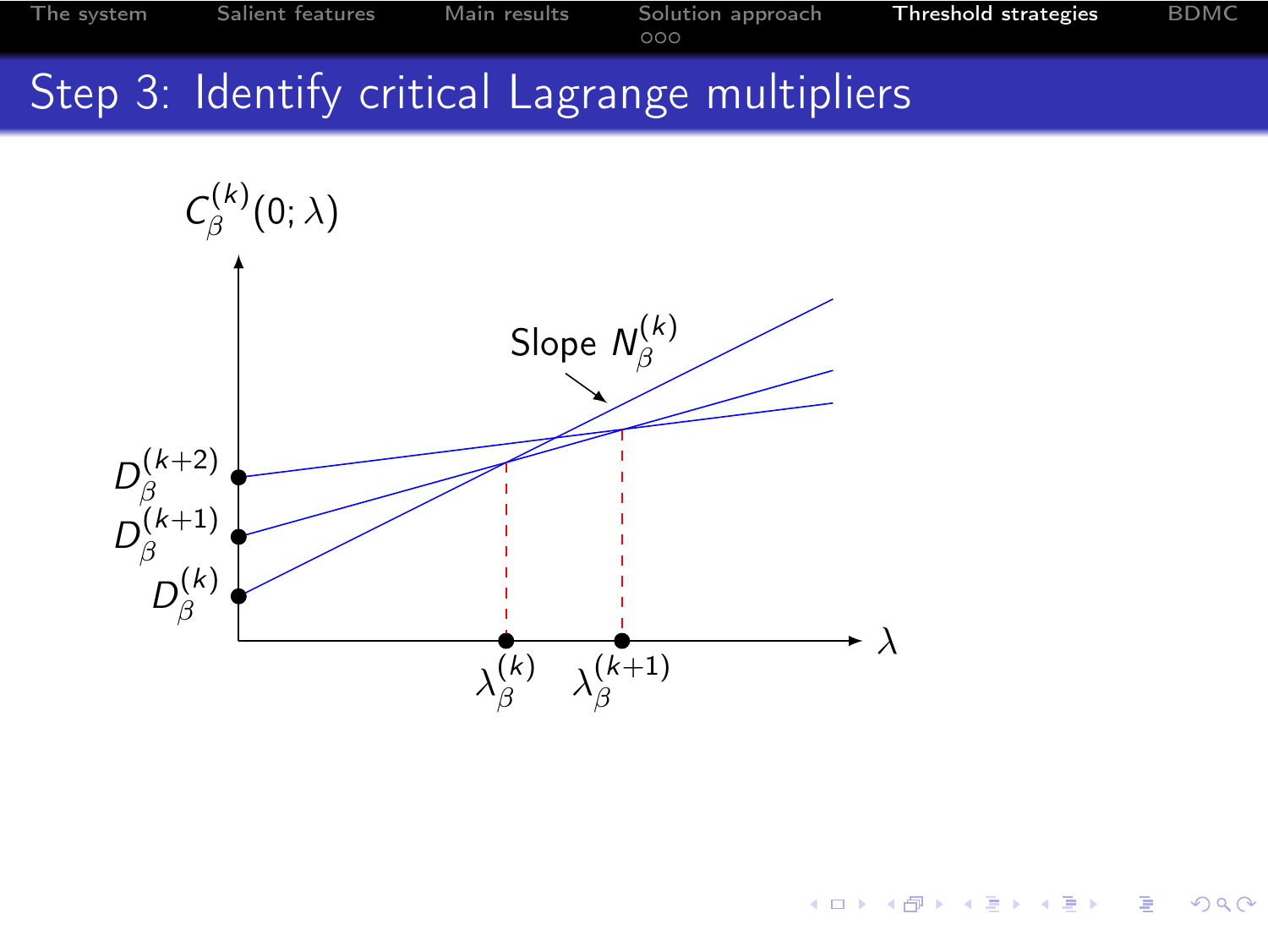

イロメ イ部メ イミメ イモメ G.  $299$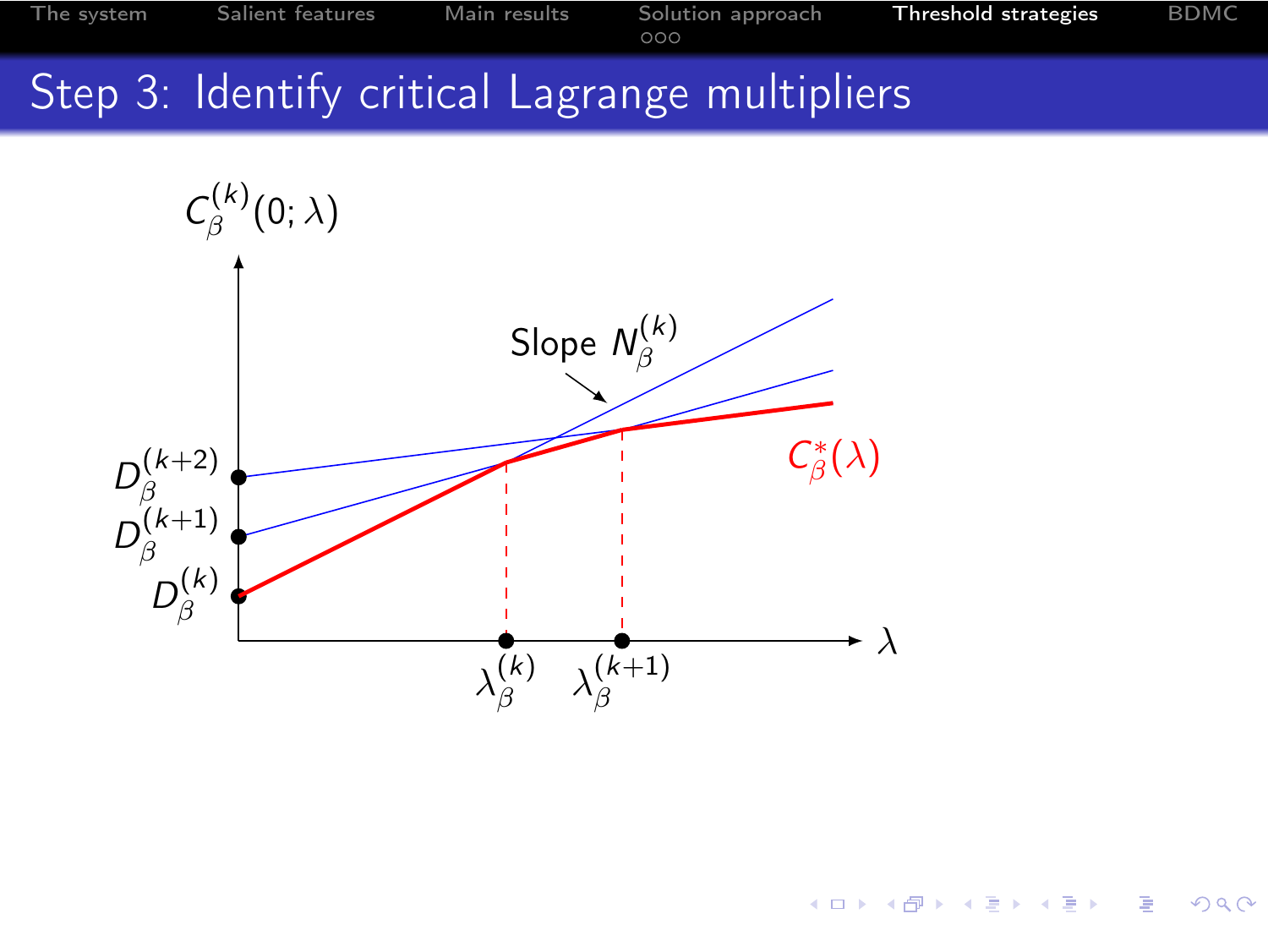

キロメ メ都 メメ きょうくぼう  $209$ 20 / 29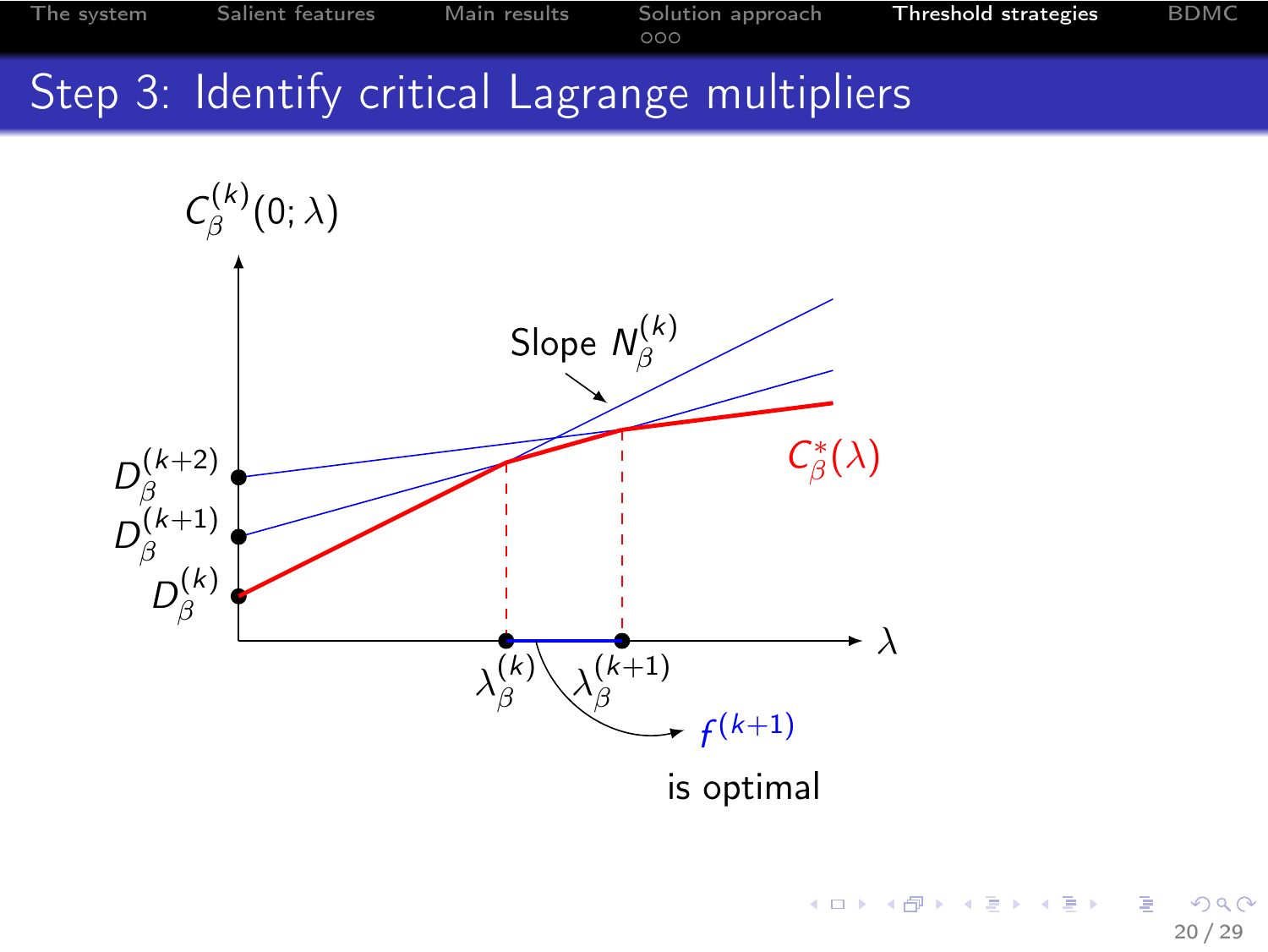

A (possibly randomized) strategy  $(f^\circ,g^\circ)$  is optimal for a constrained optimization problem with  $\beta \in (0, 1]$ , if

Sufficient conditions for optimality [Sennott, 1999]

(C1)  $N_{\beta}(f^{\circ}, g^{\circ}) = \alpha$ ,

(C2) There exists a Lagrange multiplier  $\lambda^{\circ} \geq 0$  such that  $(f^{\circ}, g^{\circ})$  is optimal for  $C_{\beta}(f, g; \lambda^{\circ})$ .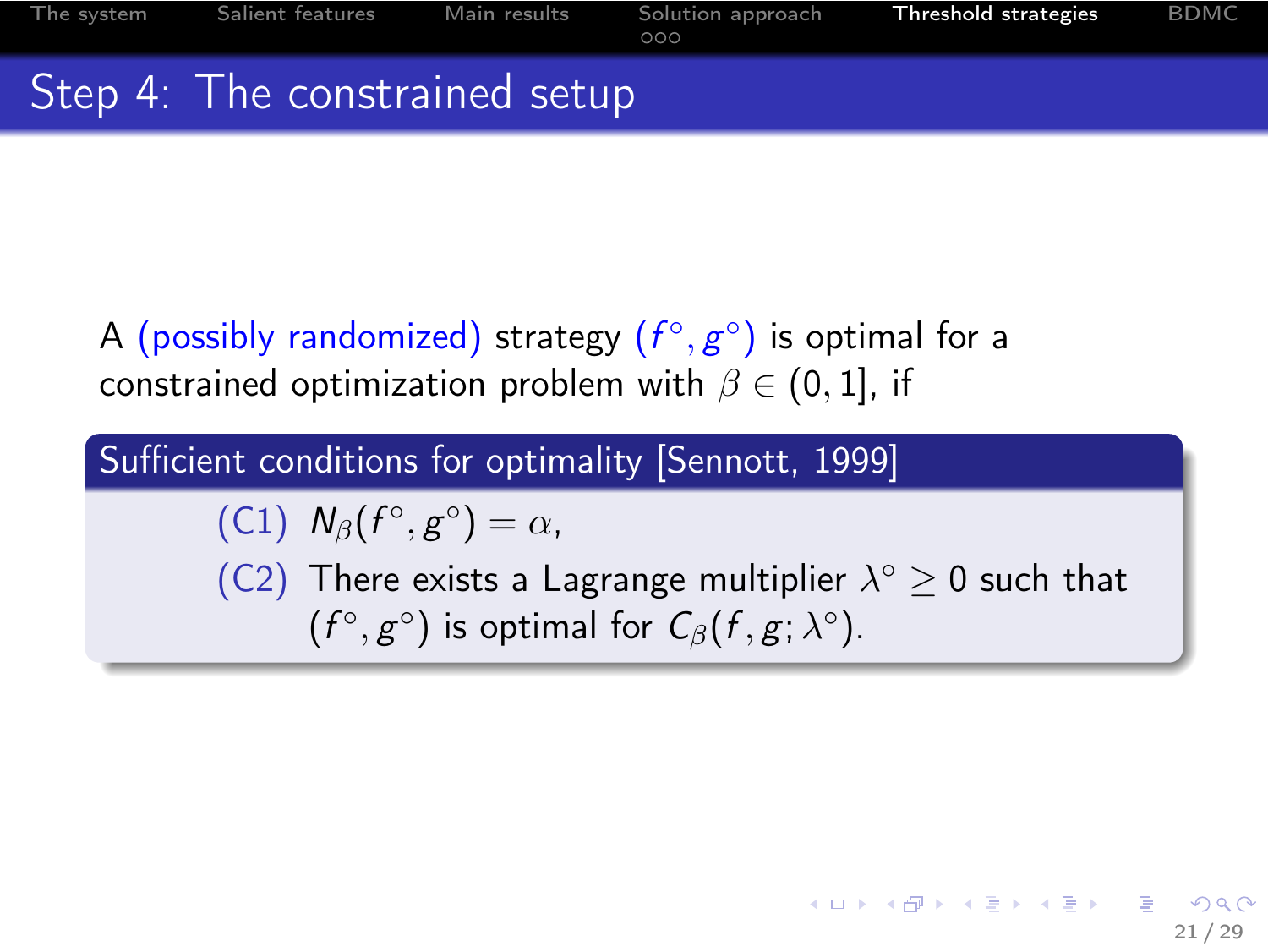

- Let  $k^*$  be largest  $k$  such that  $\mathcal{N}_{\beta}^{(k)} \geq \alpha$ . Find  $k^*$  for a given  $\alpha;$
- Find  $\theta^*$  such that  $\theta^* N^{(k^*)} + (1 \theta^*) N^{(k^*+1)} = \alpha;$

Optimal randomized strategy  $f^* = \theta^* f^{(k^*)} + (1 - \theta^*) f^{(k^*+1)}$ .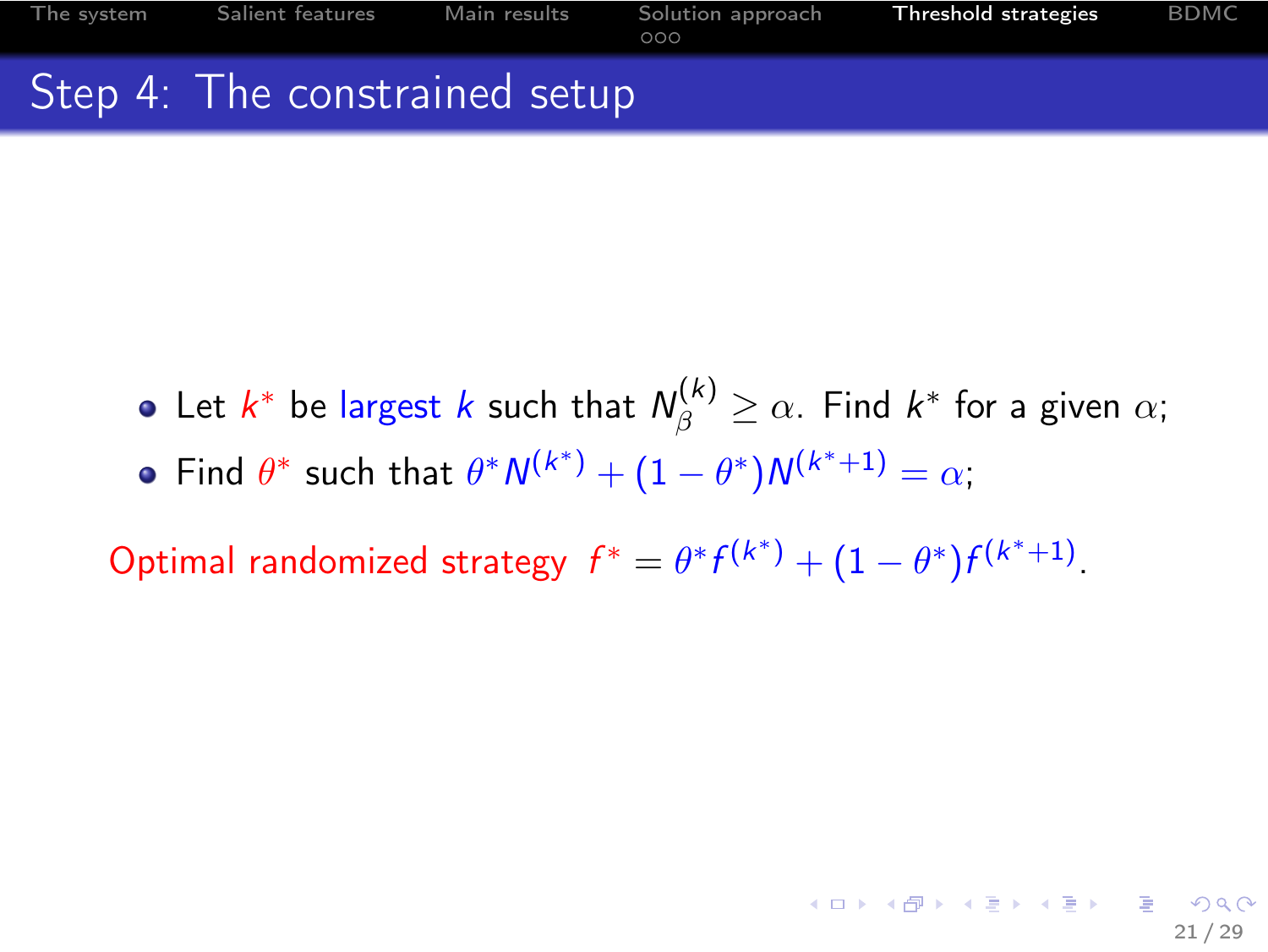[The system](#page-3-0) [Salient features](#page-7-0) [Main results](#page-11-0) [Solution approach](#page-16-0) [Threshold strategies](#page-22-0) [BDMC](#page-43-0)<br>000 Step 4: The constrained setup

- Let  $k^*$  be largest  $k$  such that  $\mathcal{N}_{\beta}^{(k)} \geq \alpha$ . Find  $k^*$  for a given  $\alpha;$
- Find  $\theta^*$  such that  $\theta^* N^{(k^*)} + (1 \theta^*) N^{(k^*+1)} = \alpha;$

Optimal randomized strategy  $f^* = \theta^* f^{(k^*)} + (1 - \theta^*) f^{(k^*+1)}$ .

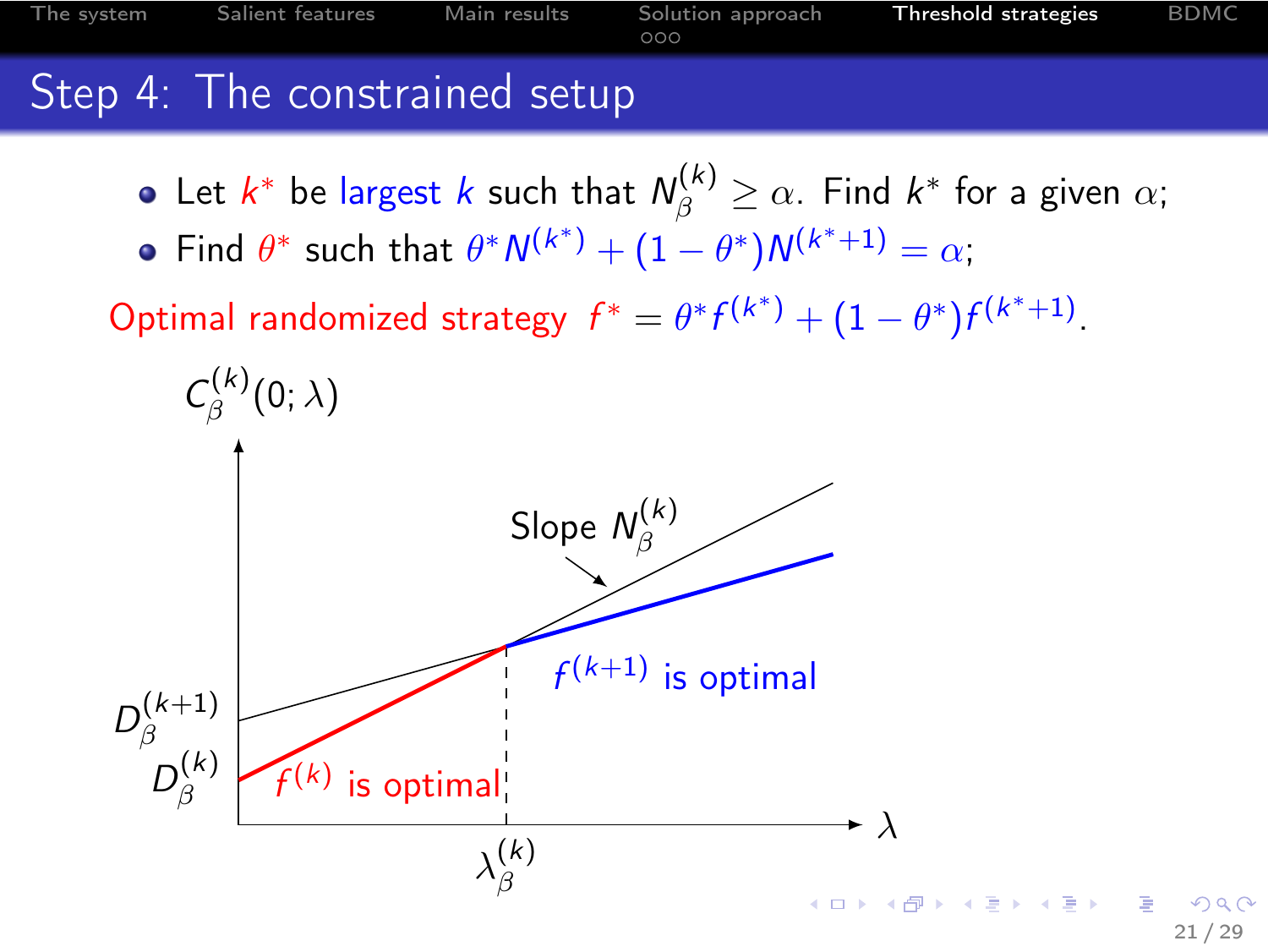|                               | 000 | The system         Salient features         Main results         Solution approach <b>Threshold strategies</b> | BDMC |
|-------------------------------|-----|----------------------------------------------------------------------------------------------------------------|------|
| Step 4: The constrained setup |     |                                                                                                                |      |
|                               |     |                                                                                                                |      |

#### Salient features

- Randomization between two strategies that differ only at one state;
- Equivalently, take random action only at one state.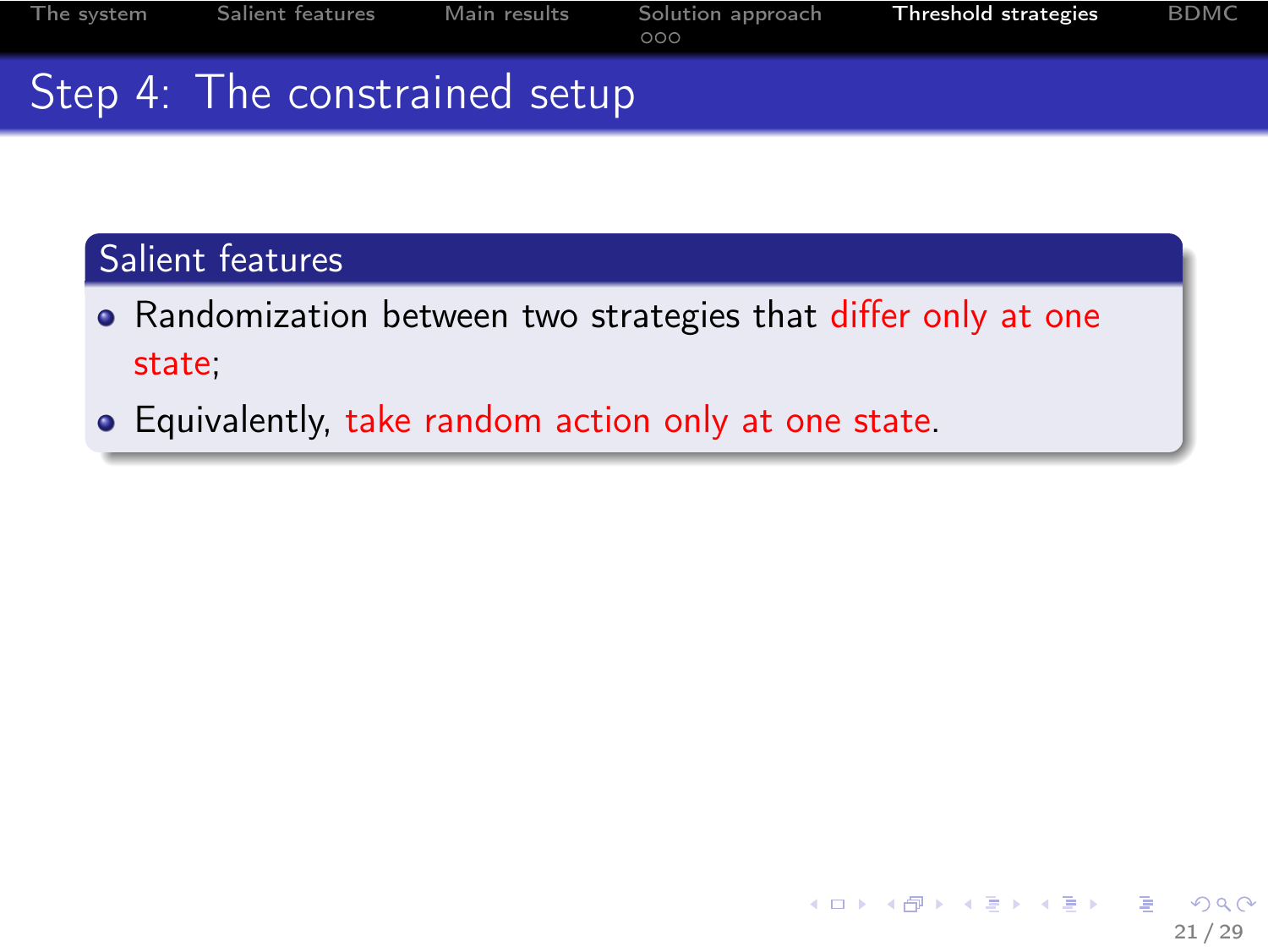[The system](#page-3-0) [Salient features](#page-7-0) [Main results](#page-11-0) [Solution approach](#page-16-0) [Threshold strategies](#page-22-0) [BDMC](#page-43-0)<br>000 Step 4: The constrained setup

#### Salient features

- Randomization between two strategies that differ only at one state;
- Equivalently, take random action only at one state.

#### Randomized strategy

$$
f^*(e) = \begin{cases} 0, & \text{if } |e| < k^*; \\ 0, & \text{w.p. } 1 - \theta^*, \text{ if } |e| = k^*; \\ 1, & \text{w.p. } \theta^*, \text{ if } |e| = k^*; \\ 1, & \text{if } |e| > k^*. \end{cases}
$$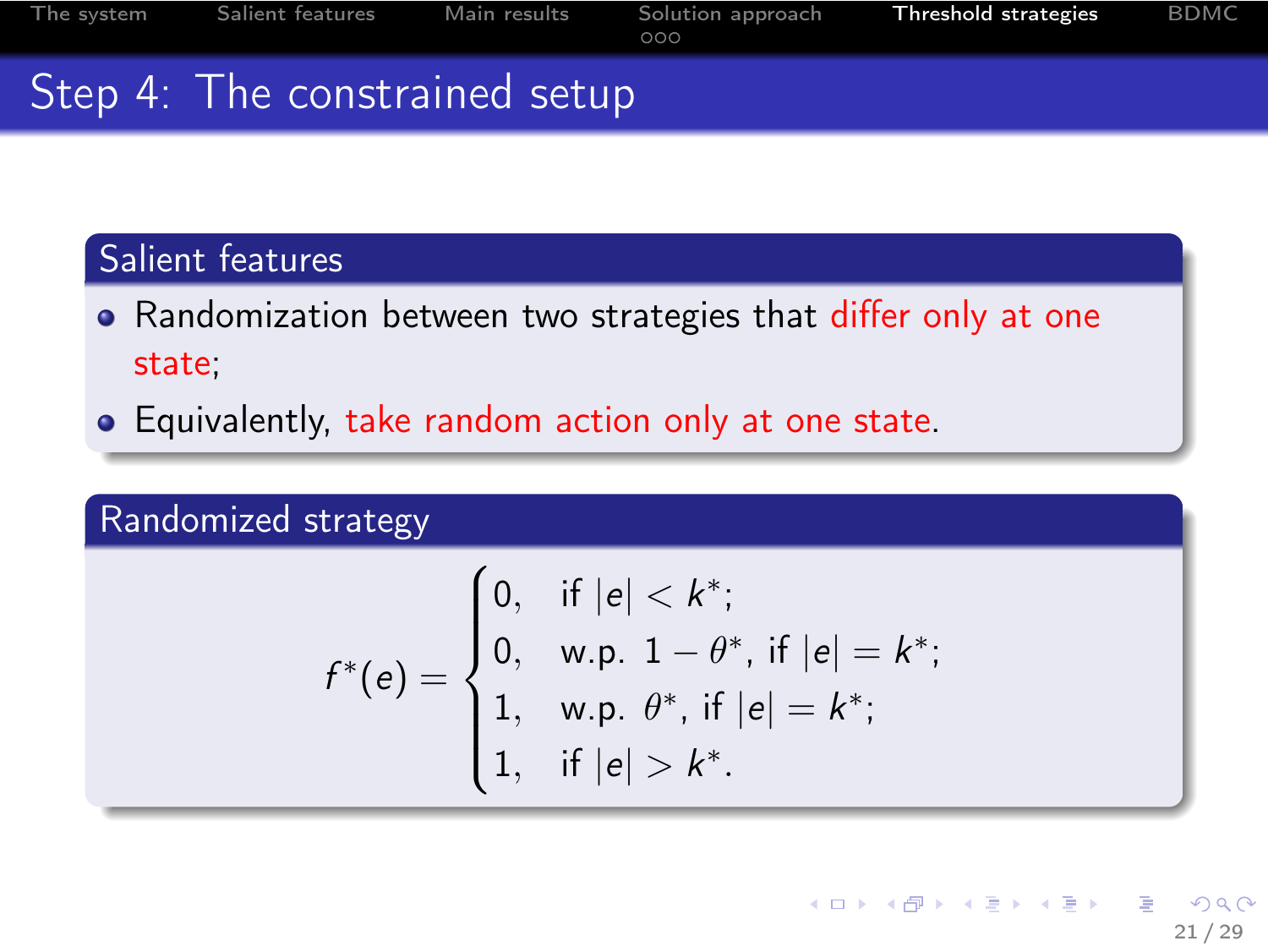



 $D^*_\beta(\alpha)$  is piecewise linear, continuous, convex and decreasing in  $\alpha.$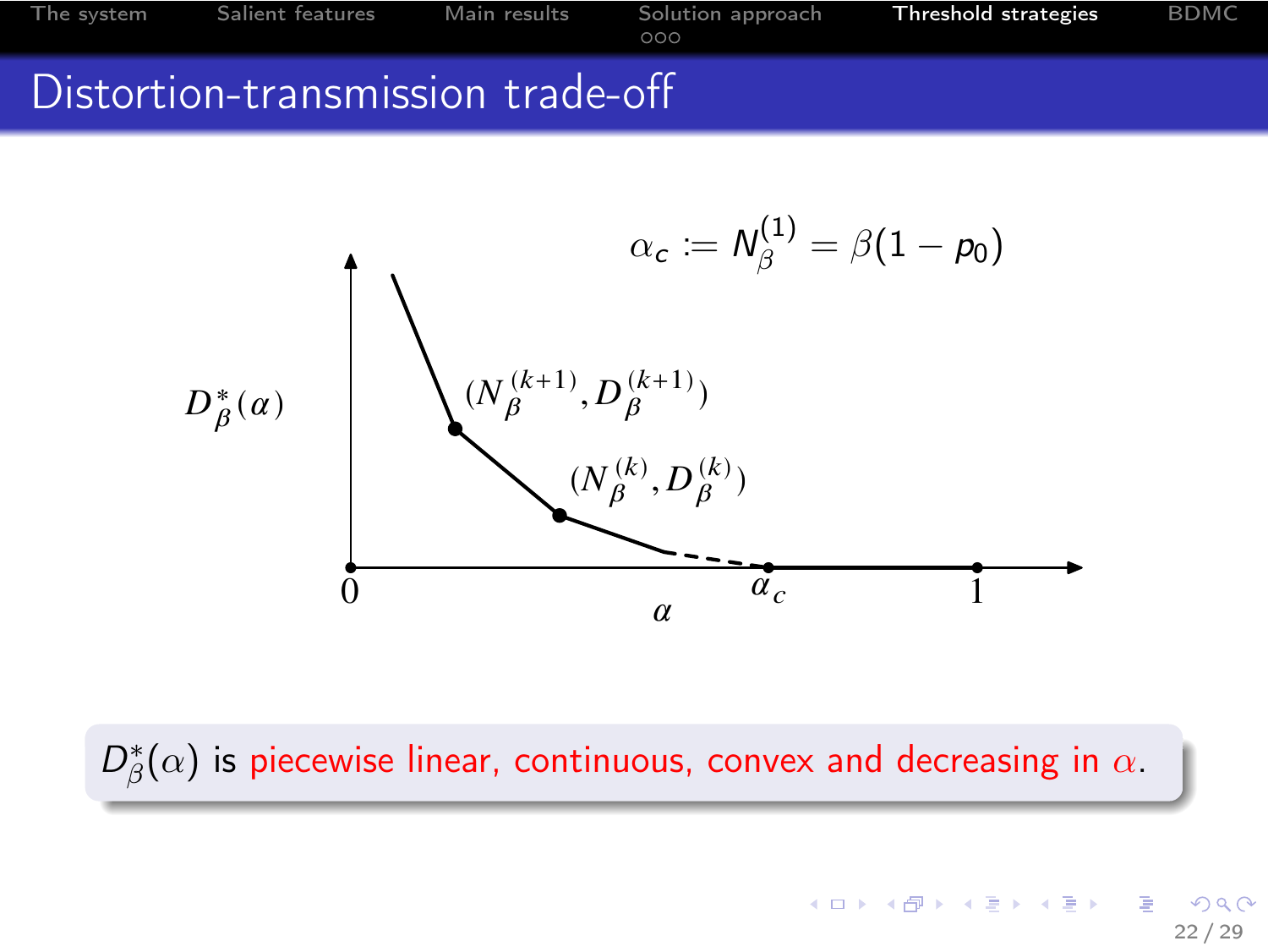



$$
P_{ij} = \begin{cases} p, & \text{if } j = i + 1, i - 1 \\ 1 - 2p, & \text{if } j = i \\ 0, & \text{otherwise.} \end{cases}, p \in (0, 1) \text{ and } d(e) = |e|.
$$

<span id="page-43-0"></span>メロト メタト メミト メミト G.  $299$ 23 / 29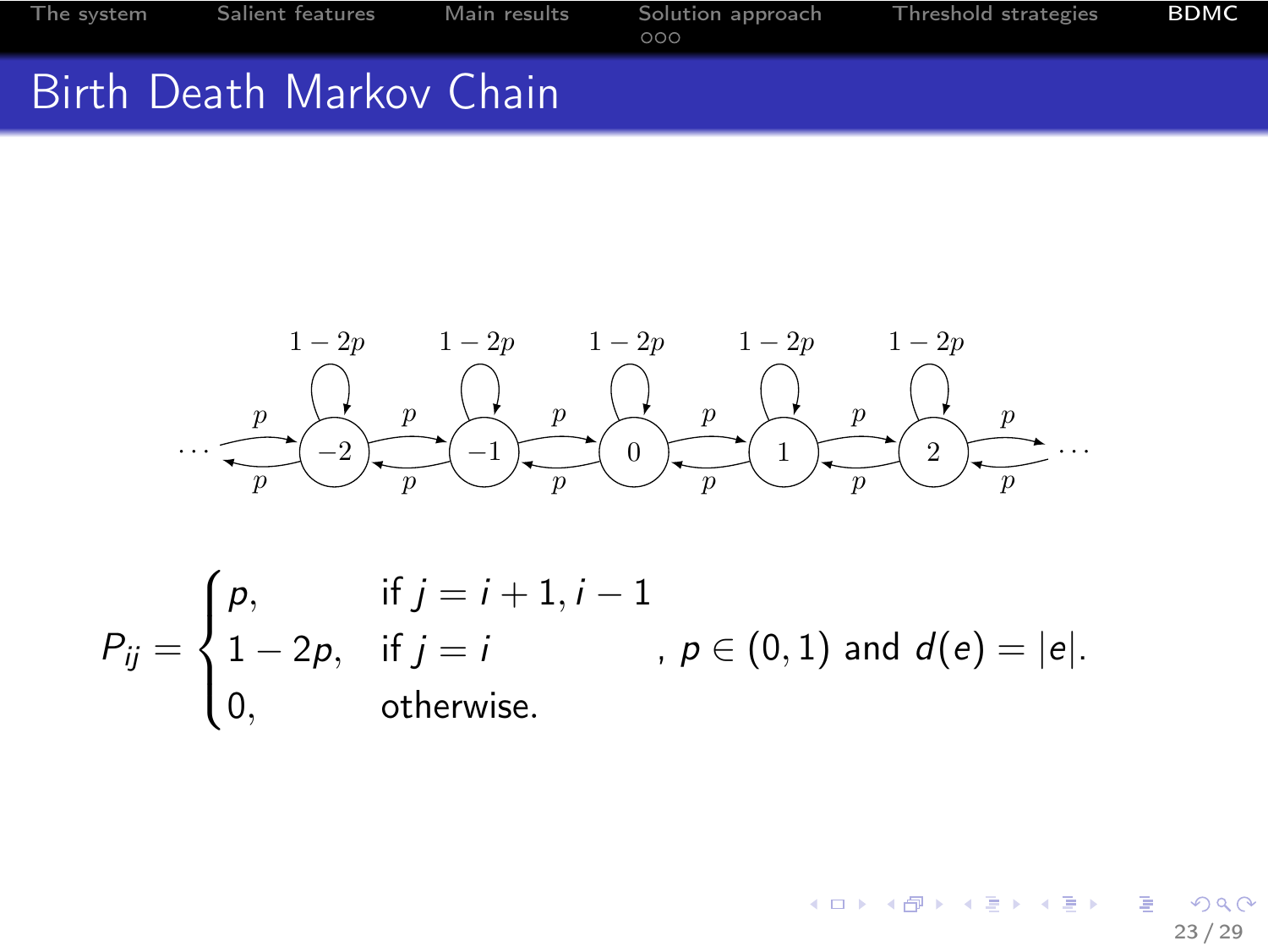

Define  
\n
$$
K_{\beta} = -2 - (1 - \beta)/(\beta p)
$$
 and 
$$
m_{\beta} = \cosh^{-1}(-K_{\beta}/2)
$$
. Then  
\n• 
$$
D_{\beta}^{(k)} = \frac{\sinh(km_{\beta}) - k \sinh(m_{\beta})}{2 \sinh^2(km_{\beta}/2) \sinh(m_{\beta})};
$$
  
\n• 
$$
N_{\beta}^{(k)} = \frac{2\beta p \sinh^2(m_{\beta}/2) \cosh(km_{\beta})}{\sinh^2(km_{\beta}/2)} - (1 - \beta).
$$

$$
k_{\beta}^* = \sup \left\{ k \in \mathbb{Z}_{\geq 0} : \frac{2 \cosh(k m_{\beta})}{\cosh(k m_{\beta}) - 1} \geq \frac{1 + \alpha - \beta}{\beta p(\cosh(m_{\beta}) - 1)} \right\};
$$

24 / 29

 $299$ 

E

メロメ メ都 メメ ミメ メモメ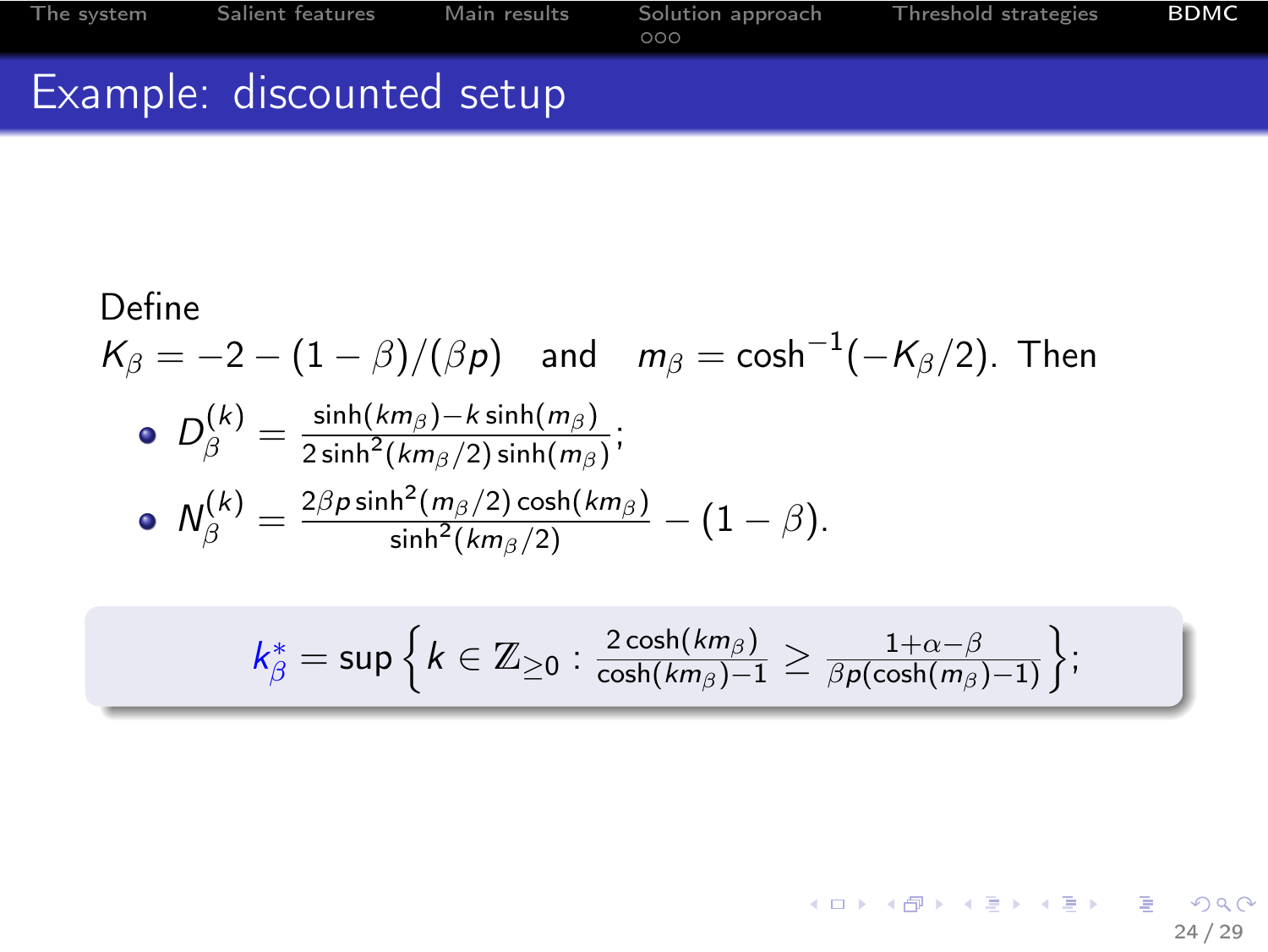

\n- • 
$$
D_1^{(k)} = \frac{k^2 - 1}{3k}
$$
,  $N_1^{(k)} = \frac{2p}{k^2}$ ;
\n- •  $\lambda_1^{(k)} = \frac{k(k+1)(k^2 + k + 1)}{6p(2k+1)}$
\n

$$
k_1^* = \left\lfloor \sqrt{\frac{2\rho}{\alpha}} \right\rfloor;
$$

イロト イ部 トイモト イモドー G.  $299$ 25 / 29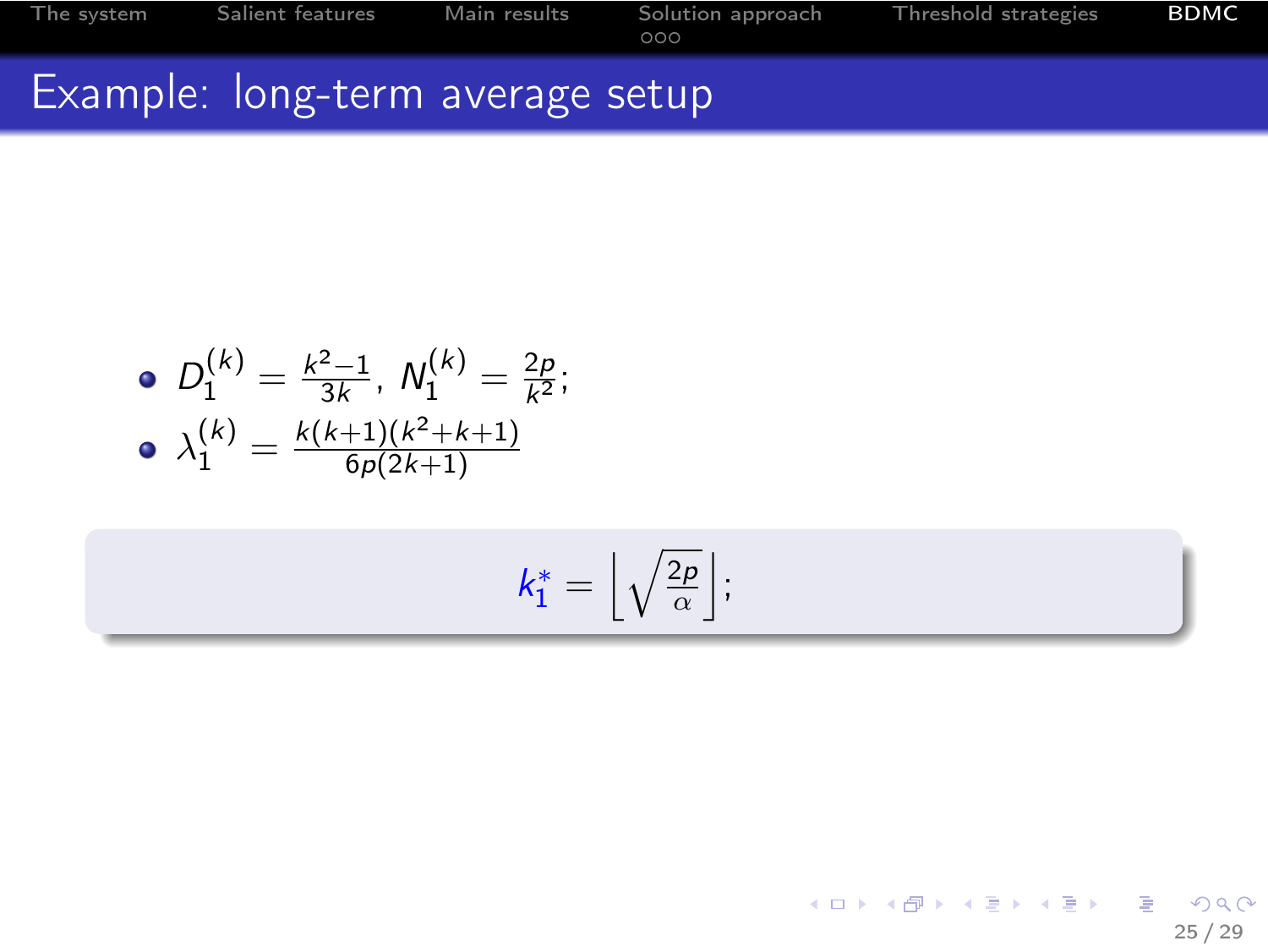



キロメ メ御き メモチ メモチ э  $290$ 26 / 29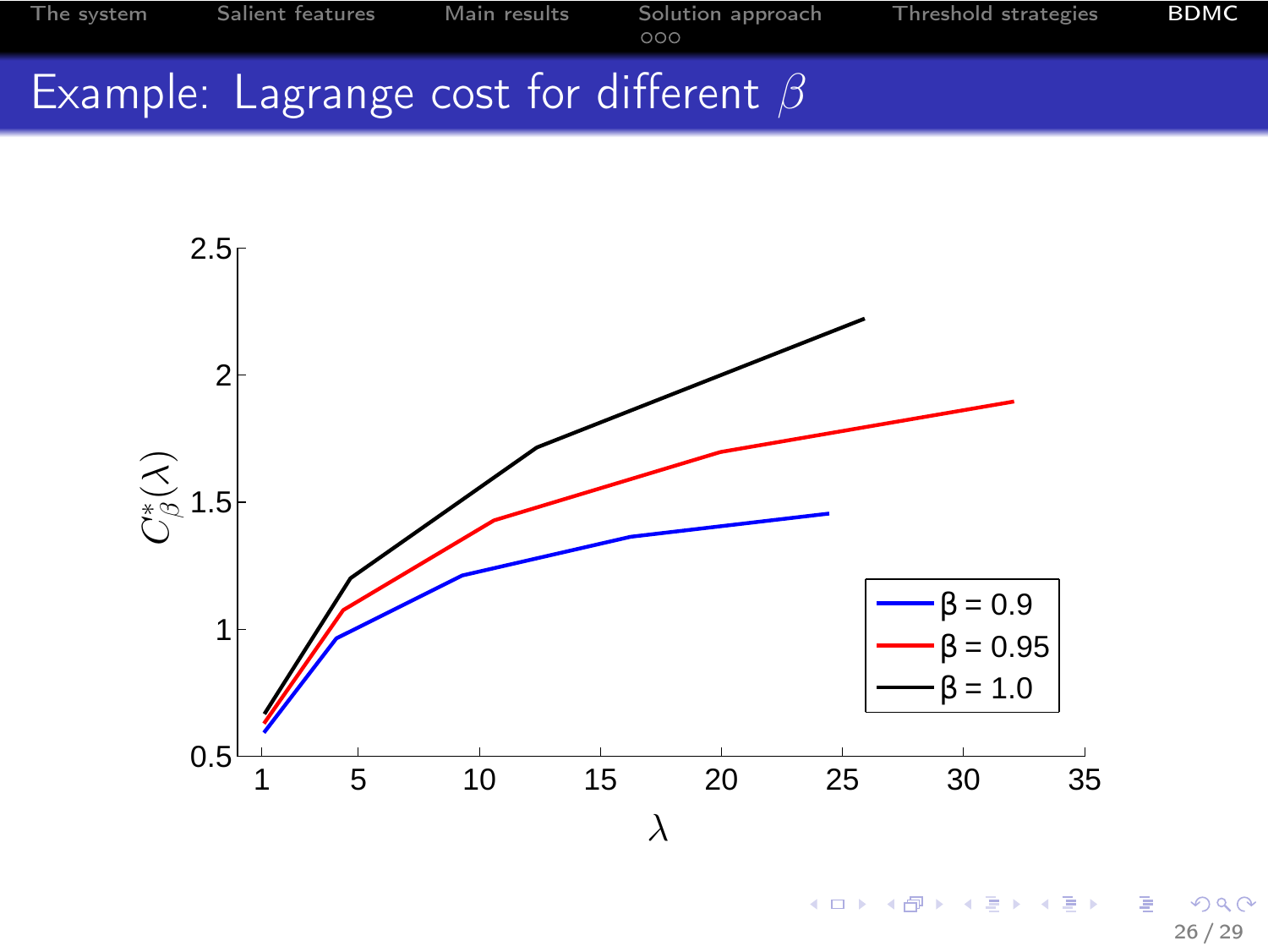



27 / 29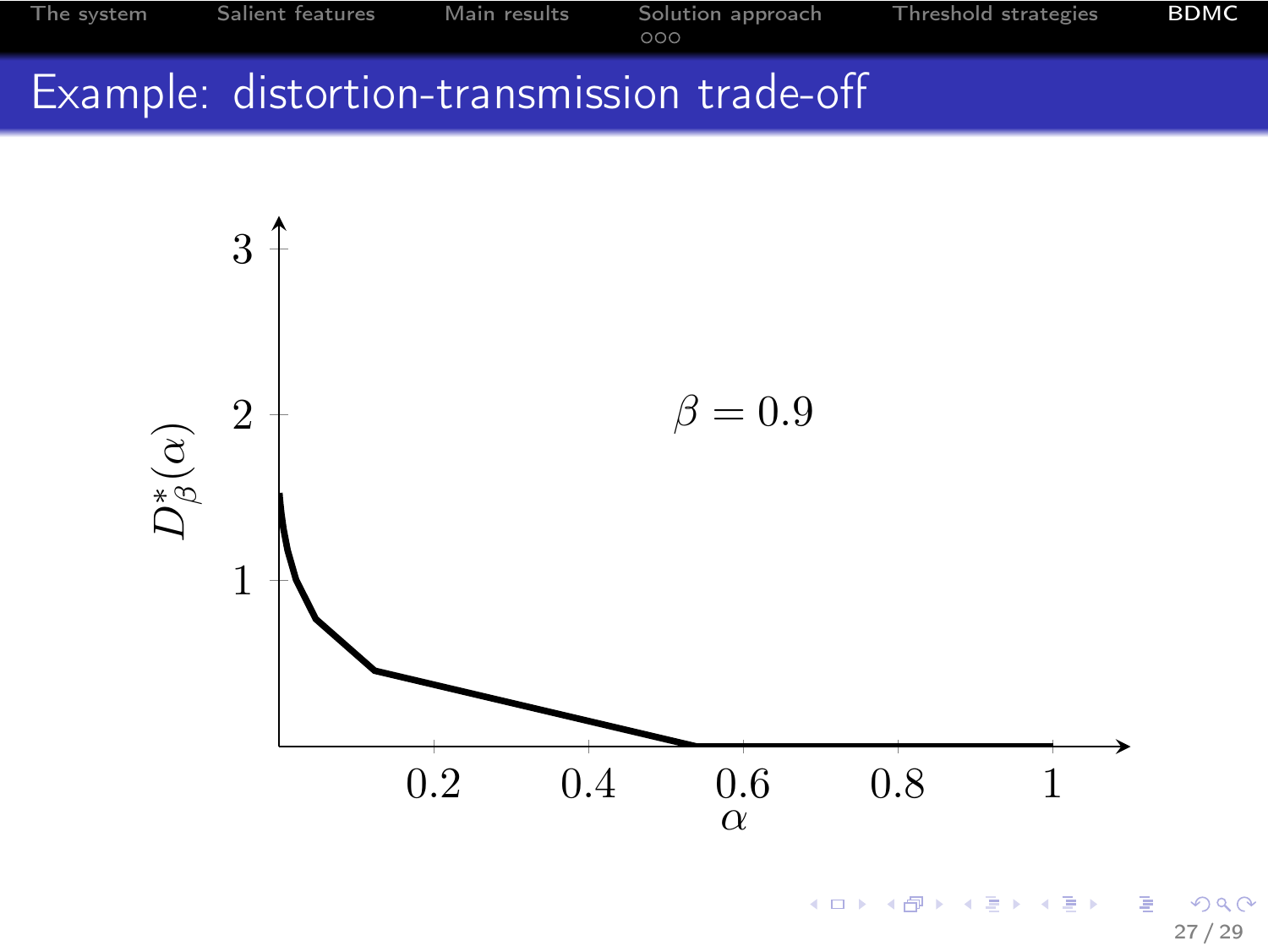| The system Salient features | Main results Solution approach<br>000 | Threshold strategies | BDMC |
|-----------------------------|---------------------------------------|----------------------|------|
| Summary and conclusion      |                                       |                      |      |

#### Solution approach

- Remote state estimation of a Markov source under constraints on the number of transmissions.
- Investigated both discounted cost and long-term average cost infinite horizon setups.
- Modeled as a decentralized stochastic control problem with two decision maker.
- As long as the transmitter uses a symmetric threshold based strategy, the estimation strategy does not depend on the transmission strategy.
- The problem of finding the "best response" transmitter is a centralized stochastic control problem.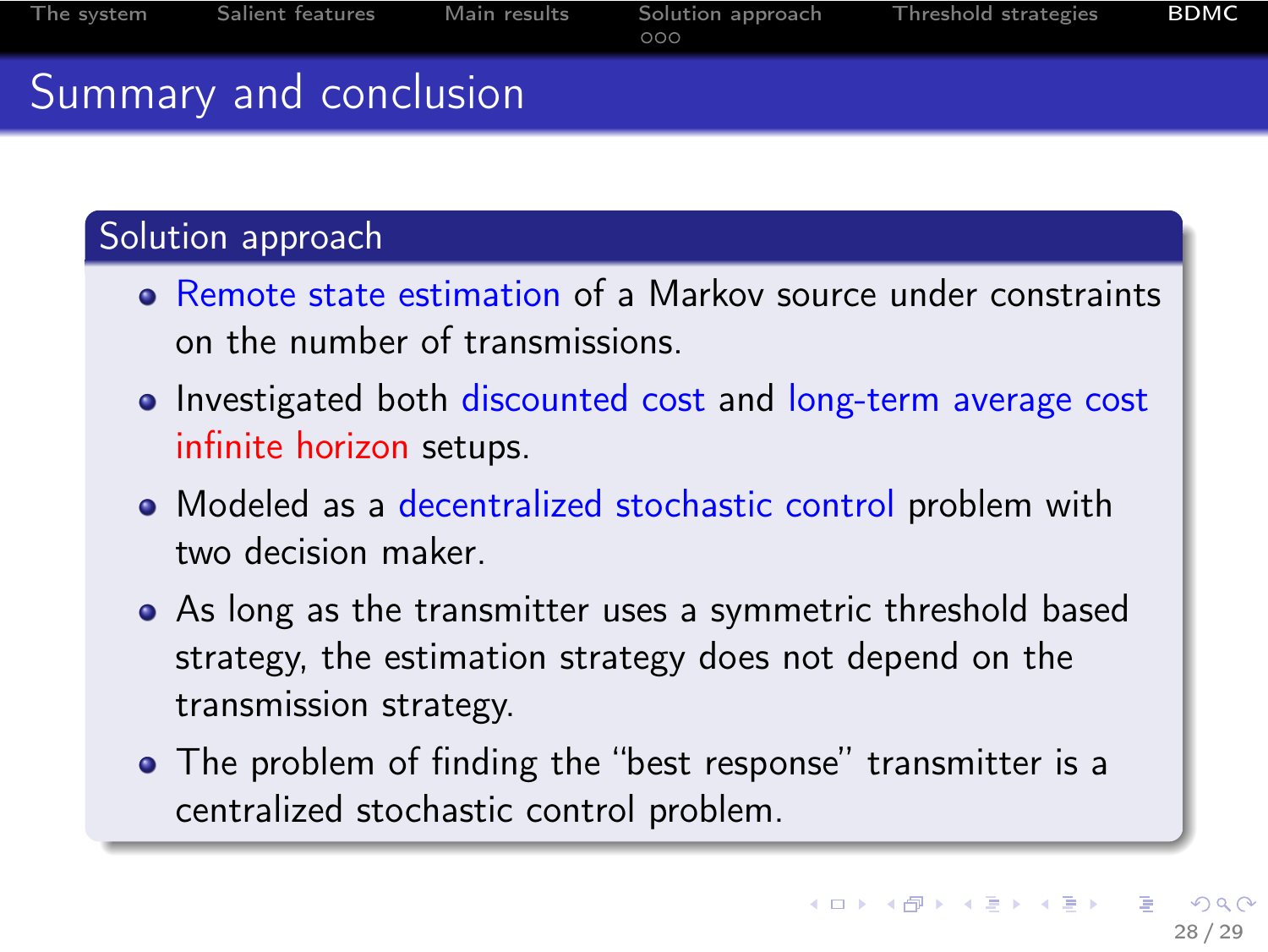| The system Salient features | Main results Solution approach<br>000 | Threshold strategies | <b>BDMC</b> |
|-----------------------------|---------------------------------------|----------------------|-------------|
| Summary and conclusion      |                                       |                      |             |

#### Main results

- Simple Bernoulli randomized strategies  $(f^{(k^*)},f^{(k^*+1)},\theta^*)$  are optimal
- $k^*$  and  $\theta^*$  can be computed easily.
- Characterized the distortion-transmission function.
- Closed form expressions of parameters for infinite horizon discounted cost setup.
- Used vanishing discount approach to compute the results for long-term average setup.
- Evaluated the performance for the constrained optimization for both infinite horizon discounted and long-term average setups.